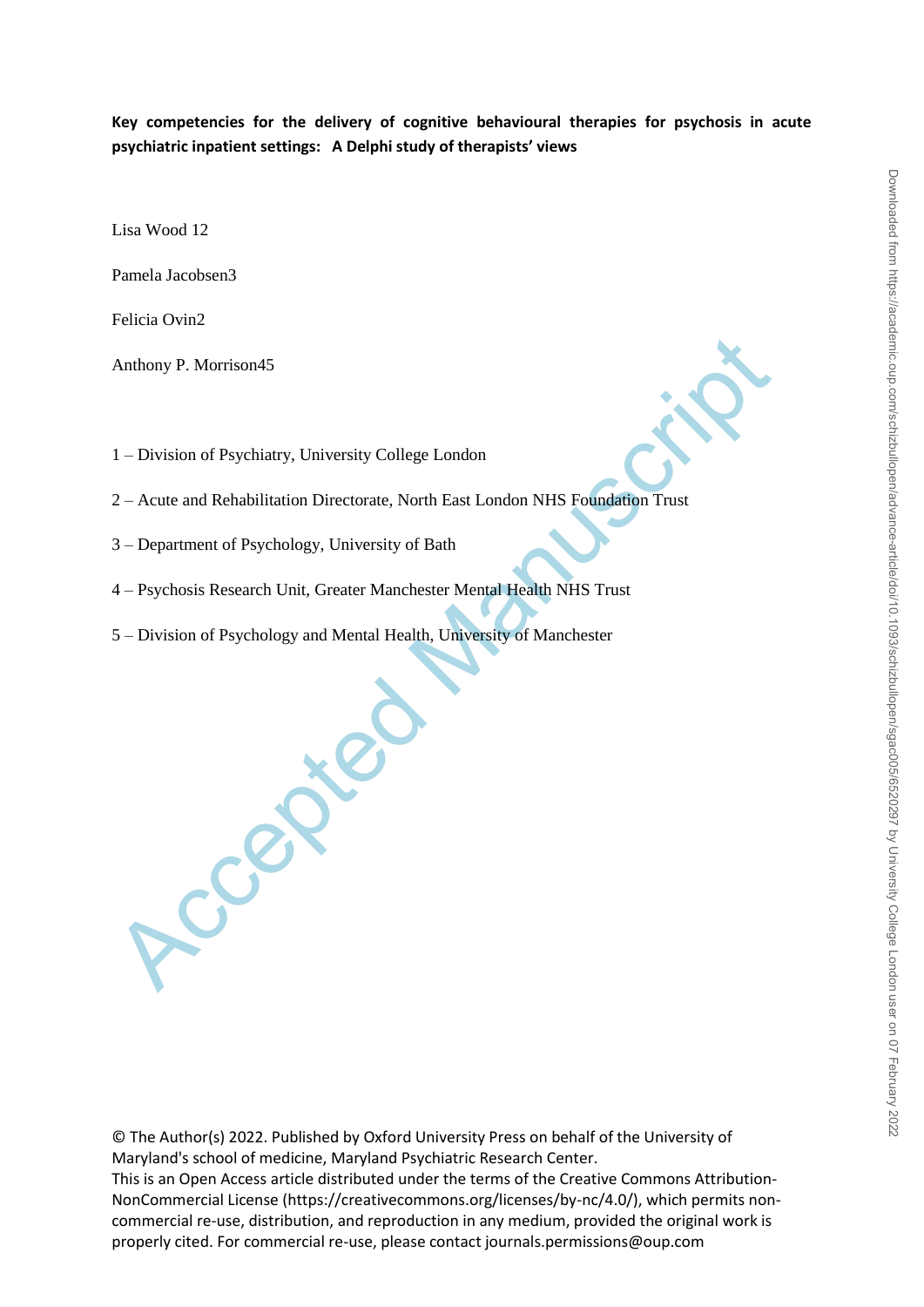## **Abstract**

which were rated as essential or important by 280% of respondents. The delivery of inpatient CB<br>is dependent on several adaptations to radiitonal CBTp including indirect work, being more flexit<br>with session content and del Cognitive Behaviour Therapy for psychosis (CBTp) is the psychological therapy recommended for people with psychosis and can start in the acute phase. However, there is not consensus on how CBTp should be delivered in an acute mental health inpatient setting. This study aimed to gain consensus from therapists on how CBTp should be delivered in this context. A two stage Delphi study was conducted to establish consensus on what the core components are of inpatient CBTp from the perspective of therapists who are experts in the field. Forty-five therapists took part in two rounds of rating statements on the areas of engagement and feedback, assessment and model, formulation, change strategies, homework and principles and values. A final list of 114 statements were included, which were rated as essential or important by  $\geq 80\%$  of respondents. The delivery of inpatient CBTp is dependent on several adaptations to traditional CBTp including indirect work, being more flexible with session content and delivery, and making adaptations to the restrictive environment. These recommendations could inform training, competency frameworks, and delivery of CBTp in inpatient settings.

Key words: Cognitive Behaviour Therapy for psychosis, delphi method, inpatient, acute mental health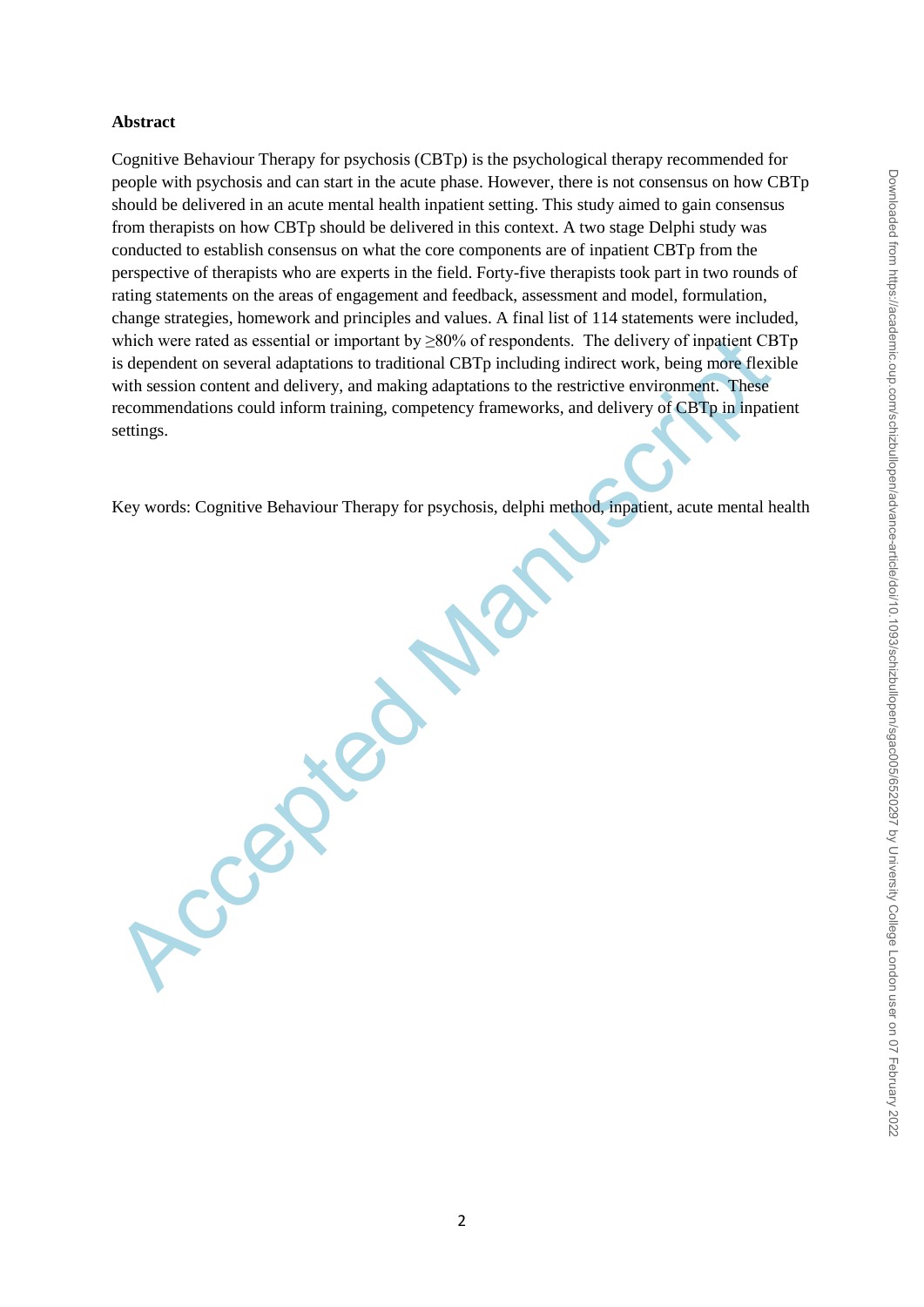#### **Introduction**

Acute mental health inpatient settings care for those who are in crisis, experiencing high levels of distress, and are often at risk of harm to themselves, from or to others <sup>1</sup>. Moreover, over half of current inpatients are detained under section of the Mental Health Act<sup>2</sup> demonstrating the high level of need within this population  $3$ . Inpatient wards should be providing a comprehensive and holistic care package to each service user to help them manage their mental health crisis and facilitate a safe discharge<sup>4</sup>, and part of this package of care should be psychological therapy<sup>5</sup>. Cognitive Behavioural Therapy for psychosis (CBTp) is the first line recommended psychological intervention for people with psychosis outlined by the National Institute for Health and Care Excellence<sup>6</sup>. NICE guidelines state that CBTp should be offered to people during the acute phase of their psychosis<sup>6</sup>. Service users should be offered 16 to 24 sessions of CBTp underpinned by a treatment manual which supports people to establish links between their thoughts, feelings, or actions and their current or past symptoms and/or function <sup>6</sup>. However, it is well documented that service users in inpatient settings report not receiving adequate access to psychological interventions<sup>7</sup>. This is often due to a lack of resources, hectic and restrictive ward environment, brief duration of admission and a lack of appropriately trained practitioners to deliver such interventions  $8.9$ .

Therapy for psychosis (CBTp) is the first line recommended psychological intervention, for ps<br>with psychosis outlined by the National Institute for Health and Care Excellence<sup>6</sup>. NICE: guide<br>state that CBTp should be offe There are specific challenges to the delivery of CBTp. Firstly, the average length of stay on acute inpatient wards is usually 32 days  $^{10}$  making 16 to 24 sessions extremely difficult to deliver  $^{11}$ . Although NICE guidelines state that CBTp be started within an admission and carried on without interruption after discharge, in practice this rarely happens due to a lack of continuous care pathways from inpatient-community settings, and long waiting lists in the community for therapy <sup>12</sup>. Thus, undertaking elements of therapy such as behavioural experiments and behavioural activation outside of the ward environment may be limited <sup>13</sup>. Moreover, service users are often in mental health crises, experiencing acute distress, and can be at risk of harm to themselves and others  $14$ . They are also often experiencing several social difficulties such loneliness, interpersonal trauma, housing, and financial insecurity  $^{15}$ . Thus, CBTp needs to be delivered considering a multitude of potentially complex factors.

Several recent systematic reviews have been conducted to examine the efficacy of psychological intervention for psychosis delivered in inpatient settings  $16-18$ . These reviews demonstrated that the current quality of the evidence base of CBTp is low to moderate <sup>16</sup> and effects were only found on a few outcomes including psychotic symptoms (at the end of therapy but not at longer-term followup;  $17, 18$ , readmission, depression, and anxiety  $16$ . These reviews also identified that none of the interventions had been explicitly adjusted to meet the needs of service users in the inpatient setting. Some emerging evidence has demonstrated how CBTp should be adapted for its delivery in inpatient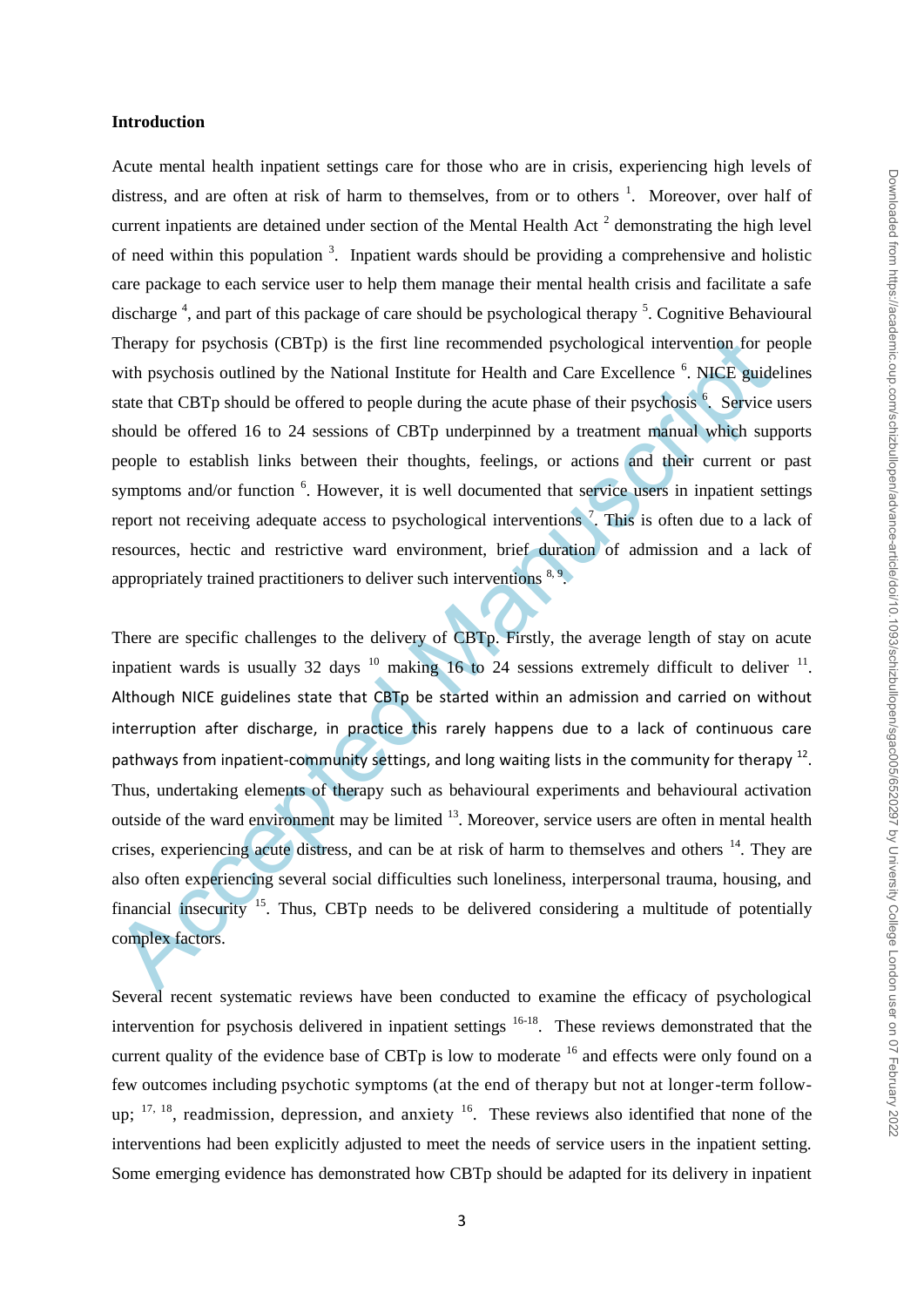settings <sup>19</sup>. One study demonstrated that it is important to offer brief and targeted interventions which focus on supporting the service user to manage their current crisis  $17$ . It also suggests adaptations such as sharing formulations with the multidisciplinary team, having sessions with family members and carers, utilising leave allowances to do therapeutic work and being an advocate for the service user. However, there is still uncertainty about how CBTp should be applied in inpatient settings to meet the needs of service users.

**Example 10** and the strainage interaction of the field. We deviate a bosonic statehold encompassion of the strain and chiral strainage of the field Wand the conduction and protocol for delivery of CBTp in research trials A previous Delphi study has been conducted in order to identify the key competencies required to deliver on-model CBTp in community context  $^{20}$ . This study arose due to debates about what elements truly comprise CBTp and what distinguishes it from CBT for other presentations. This study was able to inform a protocol for delivery of CBTp in research trials and clinical practice  $21$  as well as a key competencies framework of CBTp  $^{22}$ . This study was valuable in guiding clinicians in delivering CBTp in a community context. However, no such research has been undertaken for the delivery of CBTp for the acute mental health inpatient setting. There has been no exploration of experts' opinions on how CBTp should be delivered in inpatient settings. Therefore, the aim of this study is to conduct a Delphi study of psychological therapists' perspectives on the key competencies required to deliver CBTp in the psychiatric inpatient setting.

### **Methodology**

#### *Study design*

A Delphi study was undertaken to synthesise experts' opinions on the core competencies regarding the delivery of Cognitive Behaviour Therapy for psychosis (CBTp) in the acute mental health inpatient setting. The Delphi approach outlined by Langlands and colleagues underpinned the research design <sup>23</sup>. We undertook the Delphi process in three stages. Firstly, we developed initial Delphi statements utilising qualitative literature, a competency framework, an existing Delphi study, and systematic review data16, 17, 19, 20, 24 We the proceeded to undertake a two-round Delphi process where statements were rated by experts in the field. We deviated from the Langlands process as we did not include expert stakeholder input in the initial Delphi statements development phase23. However, we conducted qualitative interviews with stakeholders instead to ensure stakeholder opinion was included. We report our study in line with the Conducting and REporting DElphi Studies (CREDES) guidelines<sup>25</sup>.

#### Ethical approval

This study was submitted for Health Research Authority (HRA) approval but was deemed not to require approval by the HRA as it was a study with staff that has no impact on their work in the NHS. Therefore, local approval and sponsorship was gained from North East London NHS Foundation Trust"s Research and Development (R&D) department. The study gained local approval from twentyone NHS organisation in order to approach the contacts in the authors" professional networks (See Supplementary material for full list).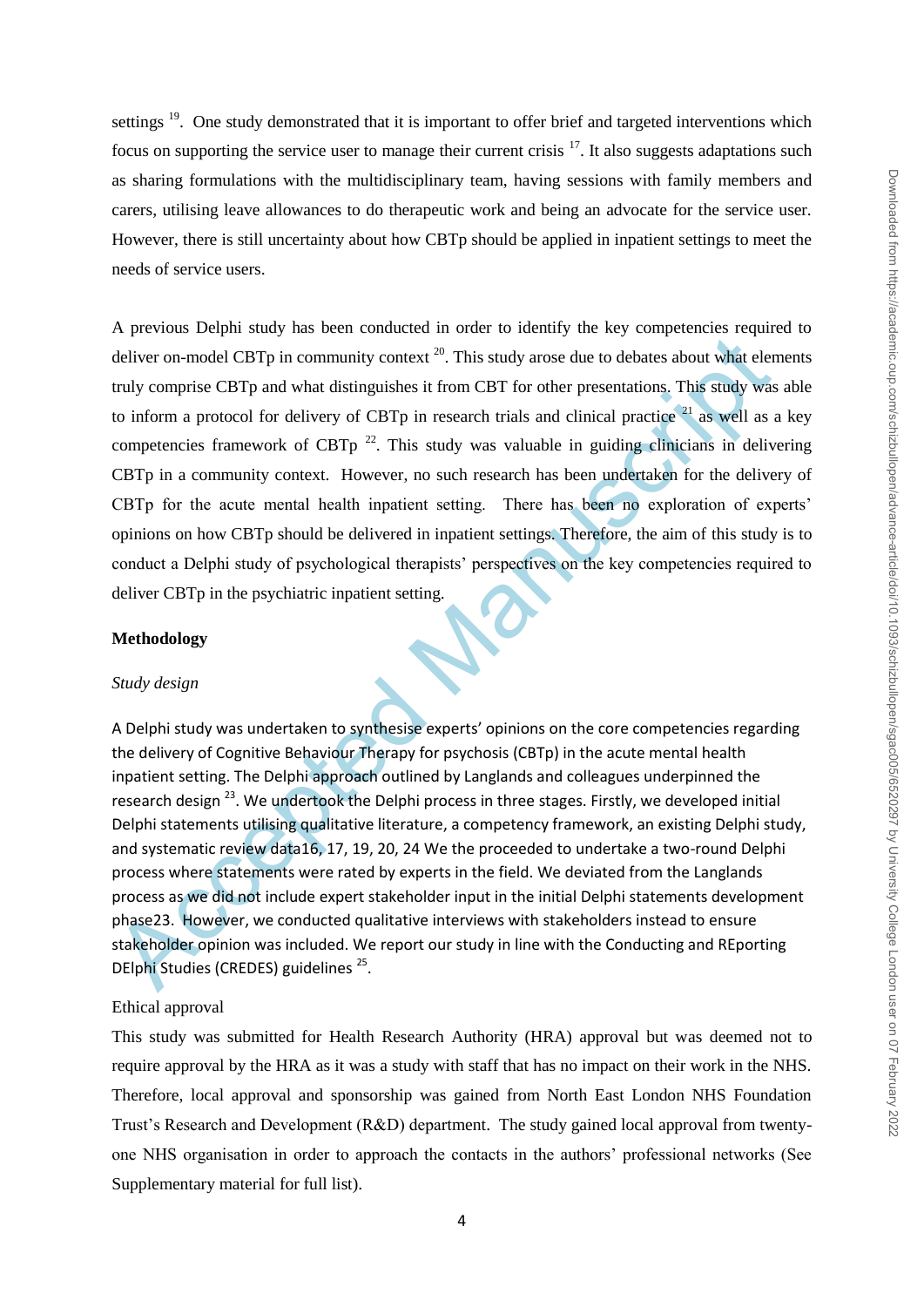## *Participant inclusion and exclusion criteria*

Participants were eligible to take part in the study if they were experts in the delivery of CBTp in the acute mental health inpatient setting, We defined this as therapists who:- (a) had a relevant British Psychological Society (BPS)/Health Care Professions Council (HCPC)/British Association of Behavioural and Cognitive Psychotherapies (BABCP) accredited qualification in psychology/psychological therapy, (b) were either a clinical psychologist, counselling psychologist, psychological therapist, or a practitioner with specialist training in CBT (such as a post-graduate diploma), (c) had at least six months clinical experience working in a psychiatric inpatient setting, (d) had at least six months experience of working therapeutically with people who experience psychosis (e) worked at agenda for change band 7 and above. No exclusion criteria were specified. All participants were recruited from the United Kingdom.

## *Recruitment and Participants*

Final at least six months experience of working therapeutically with people who experience psychologistal<br>
(e) worked at agenda for change band 7 and above. No exclusion criteria were specified<br>
participants were recruite Participants were recruited through convenience sampling through the authors' networks of inpatient psychologists and other professionals who are experienced in working in inpatient settings and who are qualified to deliver CBTp. Initially a working group of clinicians who were contributing to the development of the British Psychological Society"s (BPS) and Association of Clinical Psychologists UK (ACP-UK) Psychological Services within the "Acute Adult Mental Health Care Pathway: Guidelines for Commissioners and Managers' were contacted. Further contact was then made with psychologists working on postgraduate CBTp training courses. A snowballing approach was then adopted with participants recommending further eligible participants. We aimed to recruit a minimum sample of  $n=15 - 20$  participants which is considered adequate when sampling a homogenous group of expert participants in a Delphi study<sup>26</sup>.

## *Procedure and analysis*

Item generation: Elements pertinent to the delivery of Cognitive Behaviour Therapy for psychosis (CBTp) were identified through examination of relevant literature. A literature search was undertaken to examine relevant policy documents, research papers, outcome measures and fidelity scales. Relevant literature was initially gathered together by authors based on their knowledge of the area. Key papers were identified by the authors by reviewing the relevant literature including an already published Delphi study  $^{20}$  and a competency framework for the delivery of psychological therapies for psychosis <sup>22</sup>. A further google search was undertaken using variations of the terms "CBTp" and "inpatient" to identify further resources. In addition, the lead author conducted qualitative interviews with psychologists who have expertise of delivering cognitive behavioural interventions for psychosis in inpatient settings who outlined their priorities for the delivery of psychological therapies in this setting<sup>19</sup>. This also helped identify items that were specific to the delivery of CBTp in inpatient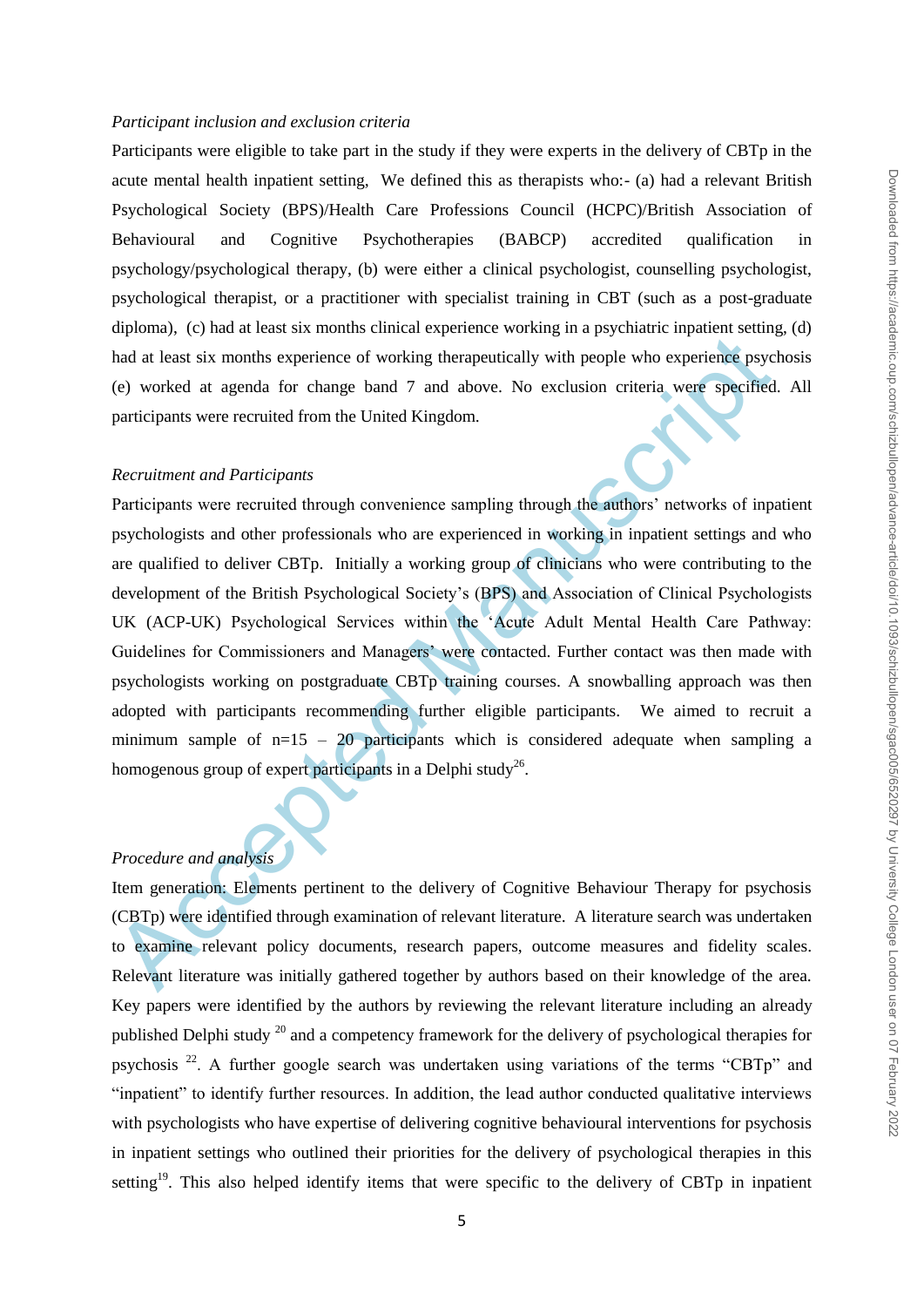settings. The information gathered from these sources were collated and sorted into groups based on common themes<sup>23</sup>. Statements were refined and decided upon by the authors who have expertise in delivering inpatient CBTp. A previous Delphi study in the field was used to help structure the statements<sup>20</sup>. From this a final list of statements were generated. A total of 104 statements were generated. A 5-point Likert scale was then generated (1 essential; 2 important; 3 don"t know; 4 unimportant; 5 should not be included) for participants to rate each item on.

Stage 1 and 2 was hosted on Qualtrics and all participants were emailed the link to the study when approached to take part. The research was conducted in two stages:

Stage 1: At the first stage participants rated all the statements on a 5-point Likert scale to indicate whether they think the statement reflects an important component of inpatient CBTp (1 essential; 2 important; 3 don't know; 4 unimportant; 5 should not be included). If  $\geq 80\%$  of participants members rated an item as essential or important it was included as a standard; if 70-79% of panel members rated an item essential or important, panel members were asked to rerate the item in a second round. All statements below 70% were excluded. There was also a free-text option at the end of each category for participants to contribute their thoughts on possible other statements.

approached to take part. The research was conducted in two stages:<br>
Stage 1: At the first stage participants rated all the statements on a 5-point Likert scale to ind<br>
whether they think the statement reflects an importan Stage 2: At the second stage, participants were invited back to rerate items which were previously rated as extremely important or important by  $70 - 79%$  of participants, as well as to rate newly generated statements which had been identified from the free text contributions in Stage 1. The second stage was held to try and achieve consensus and form a final list of items for inclusion. The statements were then judged by the same criteria outlined above again. If  $\geq 80\%$  of participants members rated an item as essential or important it was included. All other statements were excluded. Once all statements were identified, the research team screened the statements to identify ones which were common to delivery of CBTp in all settings, one which were modified and are of particular importance in inpatient settings, and ones which were unique to the inpatient setting.

#### **Results**

## *Participant demographics*

166 people were contacted to take part in the study of which 27 identified as not eligible, 94 did not respond, opted out or only submitted a partial response. 45 participants took part in Stage 1 of the study and 37 participants (82%) took part in Stage 2 of the study. 44 participants completed the demographics section. Participant demographics are outlined in table 1.

## [INSERT TABLE 1 HERE]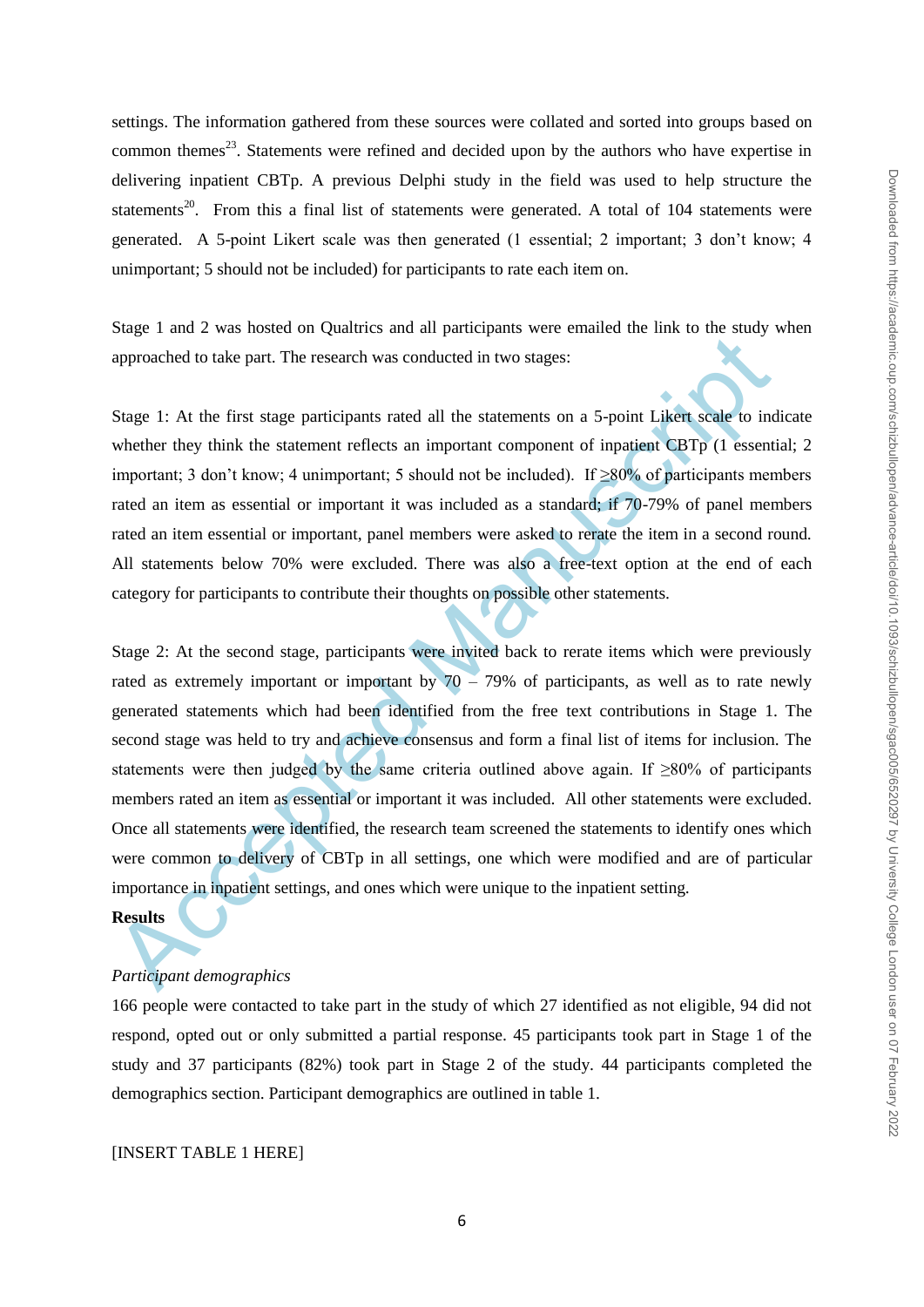#### Stage 1

The flow of each stage can be seen in figure 1. A total of 104 statements were reviewed in Stage 1. 75 statements were deemed as essential or important by 80% or more of participants. 14 statements were excluded as they were deemed as essential or important by less than 70% of participants. 15 statements were deemed as essential or important by 70% - 79% of participants and therefore did not reach consensus and needed to be reviewed in a Stage 2. An additional 45 statements were formed from free text responses/suggestions contributed by the Stage 1 participants.

#### Stage 2

A total of 60 statements were reviewed by 37 participants in Stage 2 of the study. 39 statements were deemed as essential or important by 80% or more of participants. 21 statements were deemed as essential or important by less than 80% of participants excluded as a result of Stage 2 responses. A final sum of 114 statements reached consensus across Stage 1 and 2 of the study (table 2). Out of the 114 statements, 59 (51.75%) were common statements which would apply to all CBTp delivery across service contexts, 37 (32.46%) were modified statements which have more applicability to inpatient settings, and 18 (15.80%) were unique to the inpatient setting.

[INSERT FIGURE 1 HERE]

#### **Discussion**

Example 12.1 and 18 (15.80%) were unique to the enterpret and reduced of statements of anticipants and stage 2 of the study. 39 statements deemed as essential or important by 80% or more of participants. 21 statements wer This study aimed to identify the core components important to the delivery of Cognitive Behaviour Therapy for psychosis (CBTp) in inpatient settings. To our knowledge, this is the first study which has attempted to do so. We were able to identify 114 items which have been deemed central to the delivery of inpatient CBTp. Compared to the previous Delphi study  $^{20}$ , which identified the core competences of traditionally delivered CBTp, we have identified several additional competences which are specific to the inpatient setting. In relation to the engagement and feedback components, a number of additional items were identified including being flexible (for example, tolerating nonattendance of sessions), ensuring that the patient feels empowered and in control (especially important due to the disempowering nature of acute mental health inpatient care) and the therapist being clear with the patient on how they fit within the wider team. The importance of building therapeutic relationships, empowerment and control when delivering inpatient based psychosocial interventions has been highlighted in previous inpatient research, which this current study supports<sup>9, 14</sup>.

In terms of structure and principles, there was several items which related specifically to the inpatient context. It was highlighted that the therapist should feedback CBTp outcomes and risk issues to the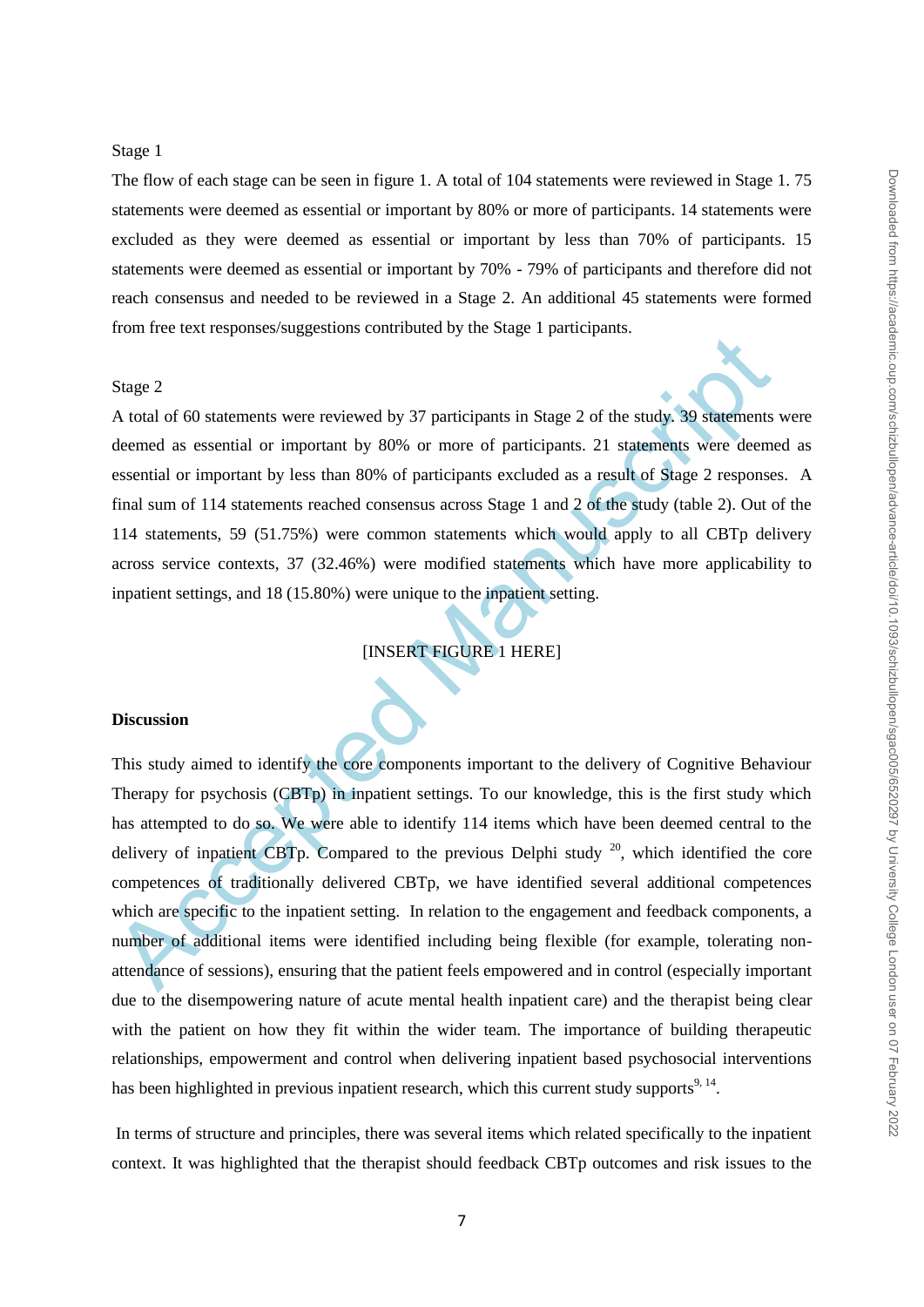multi-disciplinary team. It is widely acknowledged that all inpatient interventions and treatments should be multi-disciplinary and contribute to wider care plans<sup>4</sup>, which is demonstrated here. In addition, it has also been highlighted that multi-disciplinary staff value psychological feedback as this can help inform wider treatment planning<sup>27</sup>. The components also highlighted the importance of being flexible and patient-led in the delivery of sessions and ensure that sessions can standalone as further sessions are not guaranteed (as sometimes patients can be discharged abruptly). Having flexible, standalone sessions has been identified in previous inpatient psychological therapy trials as important to therapy delivery<sup>28</sup>. Importantly the items also included the incorporation of a patient's cultural and ethnic background, as well as spiritual and religious beliefs, in the delivery of CBTp. This supports previous research which outlines the importance of culturally adapting CBTp for ethnic minority groups<sup>29</sup>, which is particularly pertinent in an inpatient context given over-representation of such groups in inpatients settings and the excessive use of the mental health act in populations experiencing racial inequality.

cruding and entire background, as well as spiritual and religious beliefs, in the delivery of CBTp.<br>supports previous research which outlines the importance of culturally adapting CBTp for examples previous research which There was consensus that the assessment, formulation, and intervention should focus on the current crisis and risk as well as address the potentially detrimental impacts of hospitalisation, which is a clear difference from traditional  $CBTp^{20}$ . In addition, there was consensus that the formulation and intervention should not be undertaken in isolation and should inform the wider team"s approach to care, which has been highlighted in previous research<sup>19</sup>. Between session tasks were also approached more flexibly and were not seen as vital in the inpatient setting which contradicts traditional approaches of CBT which outlines this as essential<sup>30</sup>. Novel change strategies included stabilising the crisis, increasing a patient"s sense of safety, involving the multi-disciplinary team in change strategy delivery when possible, and adapting them to the restrictive environment.

A total of 114 statements were agreed as essential or important by the experts, which is quite a large number of core competencies for the delivery of CBTp in inpatient settings. The original CBTp Delphi study identified only 77 items demonstrating that a further 37 items were important in this study. This is likely to reflect the flexible nature of CBTp delivery in inpatient settings as outlined by our experts. Moreover, a number of the competences identified related to indirect work, and working with the service user's network which are additional competences to the traditional CBTp model<sup>21</sup>.

To the authors" knowledge, this is the first study which has attempted to gain consensus on the core components of CBTp delivered in inpatient settings and provides important insight for psychological therapists in a field that is lacking evidence. Moreover, we were able to include experts who were from academic, clinical and research backgrounds which ensured that experts from a broad range of settings were included. A limitation was that our inclusion criteria was quite broad which may have meant some less experienced staff taking part. Moreover, out recruitment only took place within the UK and therefore may not be representative to other countries or contexts. A further limitation was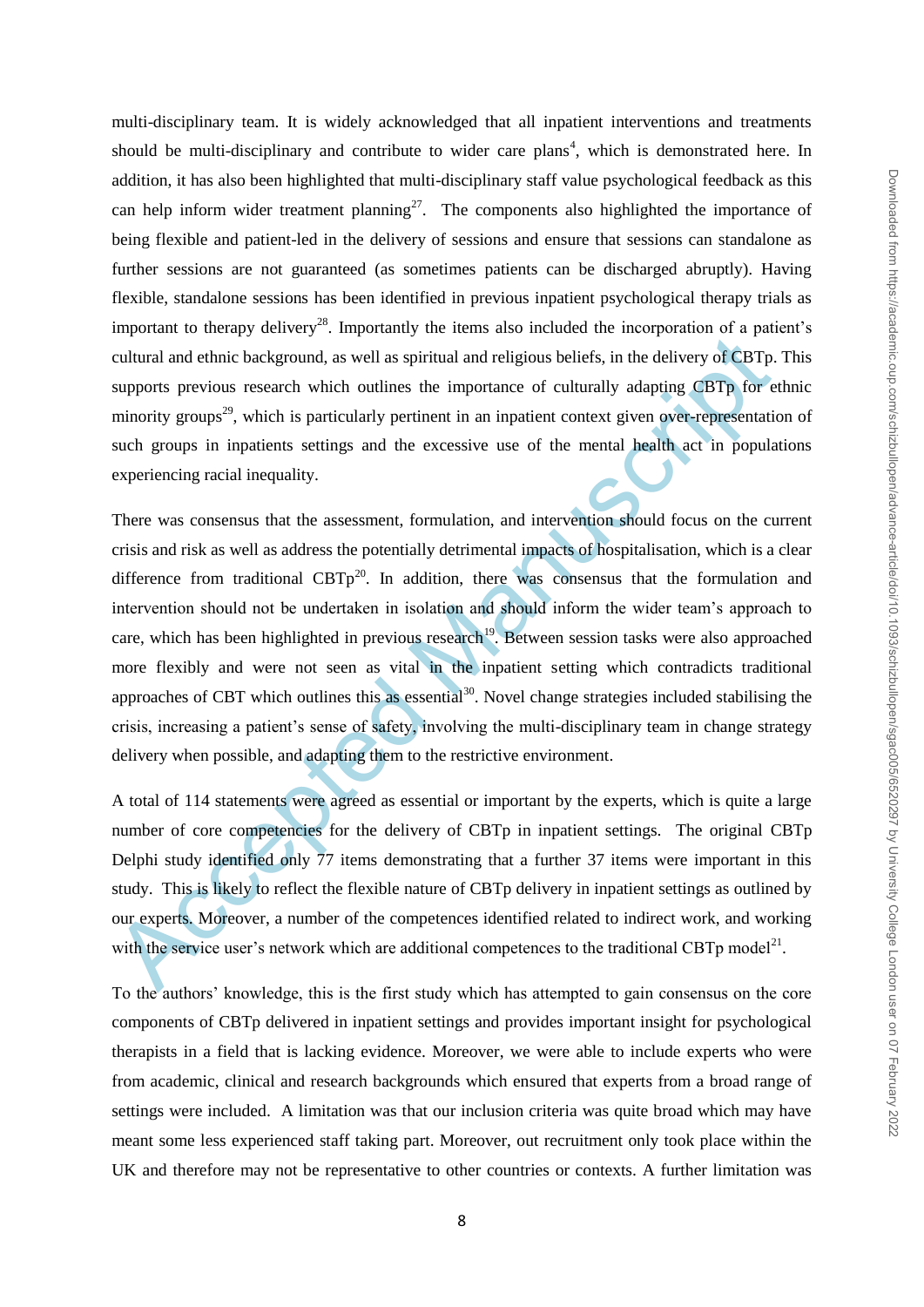the small sample size as some Delphi studies can have quite significantly larger samples  $^{23, 31}$ . However, given the specialist topic area and a limited number of experts in the field we managed to recruit an adequate sample which is in line with other previous Delphi studies<sup>20</sup>. Another limitation was not having external experts in the development of the initial statements, which is a deviation from Langland et al's<sup>23</sup> original approach. This stage mainly depended on existing literature; however, the first author had conducted qualitative interview on the topic area to inform statement development<sup>19</sup>. The literature search was also not done systematically which may have led to key literature being missed. Collectively, this led to a further 45 statements being suggested by the experts in stage 1 which suggests that all key competences were not captured in the initial statements. We did not ask the experts if they thought statements were unique to the inpatient setting or generic and instead identified these ourselves. This again is a missed opportunity to gather expert opinion on the relevance of the statements to this setting. Finally, it is important that the findings are understood within the UK context in which the research was conducted. In other non-UK contexts the length of stay may be shorter or longer, which will impact on how CBTp is delivered. For example, some stays in the United States can be as short as 10-days which may make implementing some of the recommendations in this paper more of a challenge  $32$ .

which suggests that all key competences were not captured in the initial statements. We did no<br>the experts if they thought statements were unique to the inpatient setting or generic and in<br>identified these ourselves. This This study has several important implications. Firstly, these items will be useful to professionals responsible for training CBTp for use in acute settings. There were clear adaptations which deviated from how traditional CBTp is delivered. They could be used to underpin a competency framework, like the previous one which has already been developed for working with psychosis $^{22}$ . They could also be used to inform the evaluation of adherence and fidelity to inpatient CBTp clinical trials and could help inform the basis of an adherence measure that would be based on expert consensus. The items could also help clinicians in practice as the items outline how they should be delivering CBTp in the inpatient setting. Finally, if this information was shared with patients and carers, it could allow them to understand what should be delivered in inpatient CBTp which may be empowering.

Future research should include examination of whether these components are important for the outcome of therapy in a large clinical trial. This will identify what the effective components and mechanisms of inpatient CBTp are. A more formal competency framework could be developed from this study to inform how inpatient CBTp is delivered. Further research would be needed to undertake this. Finally, it would be important to conduct research examining patients" perspectives on what they consider to be the important principles, components and outcomes of delivering CBTp in inpatient settings; such research could utilise Delphi methodology or qualitative interviews or focus groups.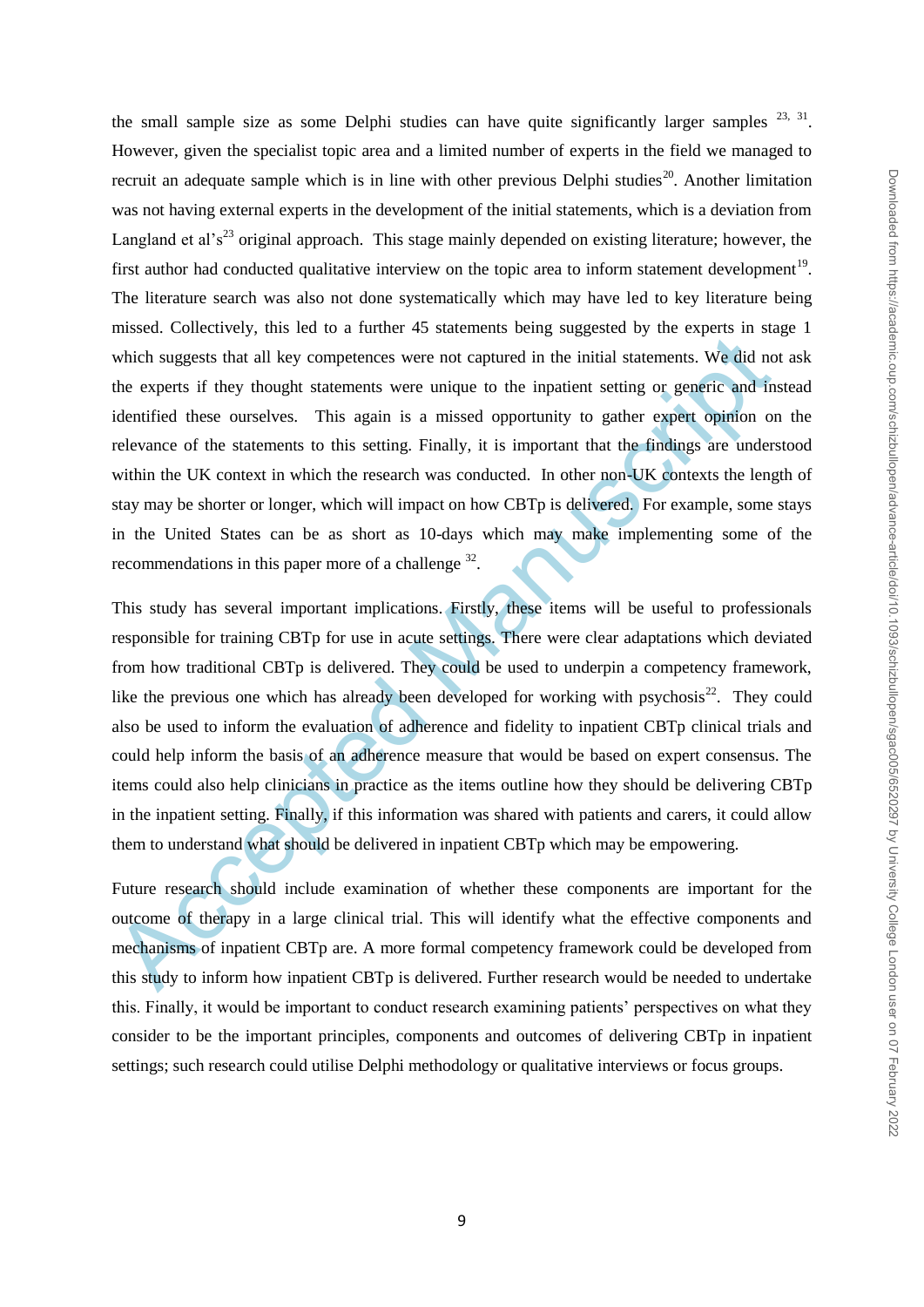## **References**

1. The Kings Fund. *NHS Hospital beds numbers: past, present, future*. The Kings Fund; 2017.

2. HM Government. *Mental Health Act 2007*. HM Government; 2007.

3. NHS Benchmarking Network. *Mental Health Benchmarking Report 2018*. NHS Benchmarking Network; 2019.

4. Bowers L, Simpson A, Alexander J, et al. The nature and purpose of acute psychiatric wards: The tompkins acute ward study. *Journal of Mental Health*. 2005;14(6):625-635.

5. Royal College of Psychiatrists. *Accreditation in Inpatient Mental Health Settings (AIMS)*. Royal College of Psychiatrists; 2010.

6. NICE. *Psychosis and schizophrenia in adults: treatment and management*. National Institute of Clinical Excellence; 2014.

7. Care Quality Comission. *Adult inpatient survey*. Care Quality Commission; 2016.

8. Wood L, Williams C, Billings J, Johnson S. The therapeutic needs of psychiatric inpatients with psychosis: A qualitative exploration of patient staff perspectives. *Schizophrenia Bulletin*. under review;

9. Raphael J, Price O, Hartley S, Haddock G, Bucci S, Berry K. Overcoming barriers to implementing ward-based psychosocial interventions in acute inpatient mental health settings: A meta-synthesis. *International Journal of Nursing* 

2021;115doi:https://doi.org/10.1016/j.ijnurstu.2021.103870

10. NHS Benchmarking Network. *Mental Health Benchmarking Report 2016*. NHS Benchmarking Network; 2016.

11. Health and Social Care Information Centre. Mental Health Bulletin; Annual report from MHMDS returns 2013-2014. 2014;Available at http://digital.nhs.uk/catalogue/PUB15990/mhb-1314 ann-rep.pdf

b.<br>
Inc. Psychols amazon particoparte and and any management. National instites<br>
of Clinical Excellence; 2014.<br>
7. Care Quality Comision. Adult importies turvey. Care Quality Commission, 2016.<br>
8. Wood L, Williams C, Billi 12. Jacobsen P, Tan M. Provision of National Institute for Health and Care Excellence-adherent cognitive behaviour therapy for psychosis from inpatient to community settings: A national survey of care pathways in NHS mentl health trusts. *Science Reports*. 2020;3(4):e198.doi:10.1002/hsr2.198. 13. Clarke H, Wilson H. *Cognitive Behaviour Therapy for Acute Inpatient Mental Health Units*. Routledge; 2009.

14. Evlat G, Wood L, Glover N. A systematic review of the implementation of psychological therapies in acute mental health inpatient settings. *Clinical Psychology & Psychotherapy*. 2021;https://doi.org/10.1002/cpp.2600

15. Weich S, Griffith L, Commander M, et al. Experiences of acute mental health care in an ethnically diverse inner city: Qualitative interview study. *Social Psychiatry and Psychiatric Epidemiology* 2010;47(1):119 - 128.

16. Jacobsen P, Hodkinson K, Peters E, Chadwick P. A systematic scoping review of psychological therapies for psychosis within acute psychiatric in-patient settings. *The British Journal of Psychiatry*. 2018;https://doi.org/10.1192/bjp.2018.106

17. Wood L, Williams C, Billings J, Johnson S. A systematic review and meta-analysis of cognitive behavioural informed psychological interventions for psychiatric inpatients with psychosis. *Schizophrenia Research*. 2020;doi: 10.1016/j.schres.2020.03.041

18. Paterson C, Karatzias T, Dickson A, Harper S, Dougall N, Hutton P. Psychological therapy for inpatients receiving acute mental healthcare: A systematic review and meta-analysis of controlled trials. *Clinical Psychology Review*. 2018;

19. Wood L, Williams C, Billings J, Johnson S. Psychologists' Perspectives on the implementation of Psychological Therapy for Psychosis in the Acute Psychiatric Inpatient Setting. *Qualitative Health Research*. 2019;doi:doi:10.1177/1049732319843499

20. Morrison A, Barratt S. What are the components of CBT for psychosis? A delphi study. *Schizophrenia Bulletin*. 2010;36(1):136-142.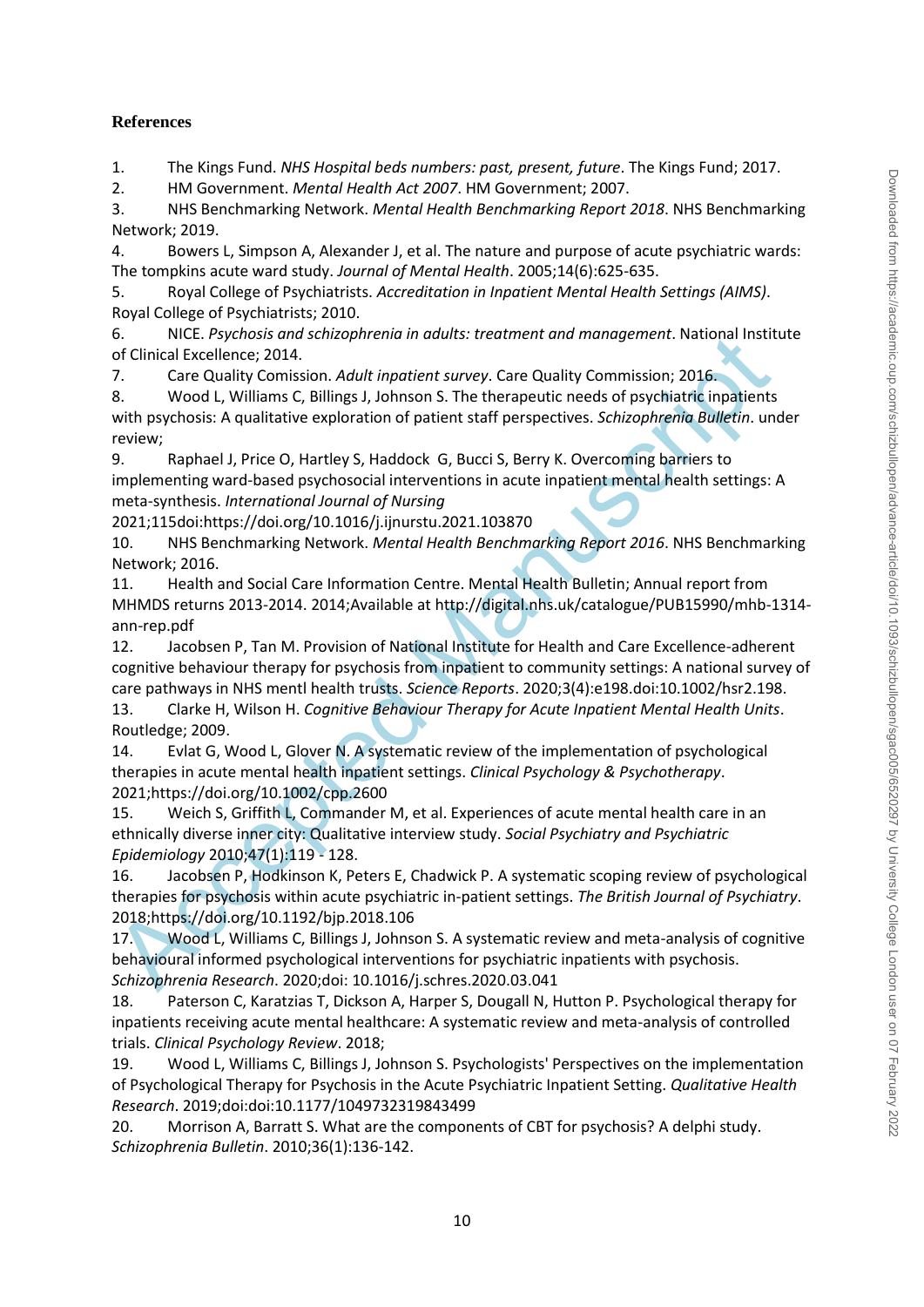21. Morrison A. A manualised treatment protocol to guide delivery of evidence-based cognitive therapy for people with distressing psychosis: learning from clinical trials. *Psychosis: Psychological, social and integrative approaches*. 2017;http://dx.doi.org/10.1080/17522439.2017.1295098

22. Roth A, Pilling S. *Psychological Interventions for people with psychosis and bipolar disorder*. UCL; 2012.

23. Langlands RL, Lockwood C, Kelly CM, Kitchener BA. First aid recommendations for psychosis: using the Delphi method to gain consensus between mental health consumers, carers, and clinicians. *Schizophrenia Bulletin*. 2008;34(435 - 443)

24. Wood L, Williams C, Kumary A, Luxon L, Roth T. *Acute Mental Health Inpatient Competency Framework*. UCL; 2021.

25. Junger S, Payne SA, Brine J, Radbruch L, Brearley SG. Reporting of Delphi studies in the context of studies using the Delphi technique for the development of best practice guidance in palliative care. *Palliat Med*. 2017;31(8):684-706.

26. Akins RB, Tolson H, Cole BR. Stability of response characteristics of a Delphi panel: application of bootstrap data expansion. *BMC Medical Research Methodology*. 2005;5(37):https://doi.org/10.1186/1471-2288-5-37.

27. Wood L, Williams C, Billings J, Johnson S. The role of psychology in a multidisciplinary psychiatric inpatient setting: Perspective from the multidisciplinary team. *Psychology and Psychotherapy: Theory, Research and Practice*. 2019;92(4):554-564.

28. Jacobsen P, Peters E, Robinson EJ, Chadwick P. Mindfulness-based crisis interventions (MBCI) for psychosis within acute inpatient psychiatric settings; a feasibility randomised controlled trial. *BMC Psychiatry*. 2020;https://doi.org/10.1186/s12888-020-02608-x

29. Naeem F, Phiri P, Rathod S, Ayub M. Cultural adaptation of cognitive–behavioural therapy. *BJPsych Advances*. 2019;25(6):387-395.

30. Blackburn IM, James IA, Milne DL, Reichelt FK. *Cognitive Therapy Scale - Revised (CTS-R)*. Northumberland, Tyne & Wear NHS Trust; 2001.

31. Law H, Morrison AP. Recovery in Psychosis: A Delphi Study With Experts by Experience. *Schizophrenia Bulletin*. 2014;40(6):1347-1355.

2.2.<br>
Access Context of studies using the Delphi technique for the development of best practice guidance in<br>
context of studies using the Delphi technique for the development of best practice guidance in<br>
26. Akins RB, Tol 32. Lee S, Rothbard AB, Noll ELPS, 63(9), 889–895. https://doi.org/10.1176/appi.ps.201100412. Length of inpatient stay of persons with serious mental illness: Effects of hospital and regional characteristics. *Psychiatric Services*. 2012;63(9):889 - 895.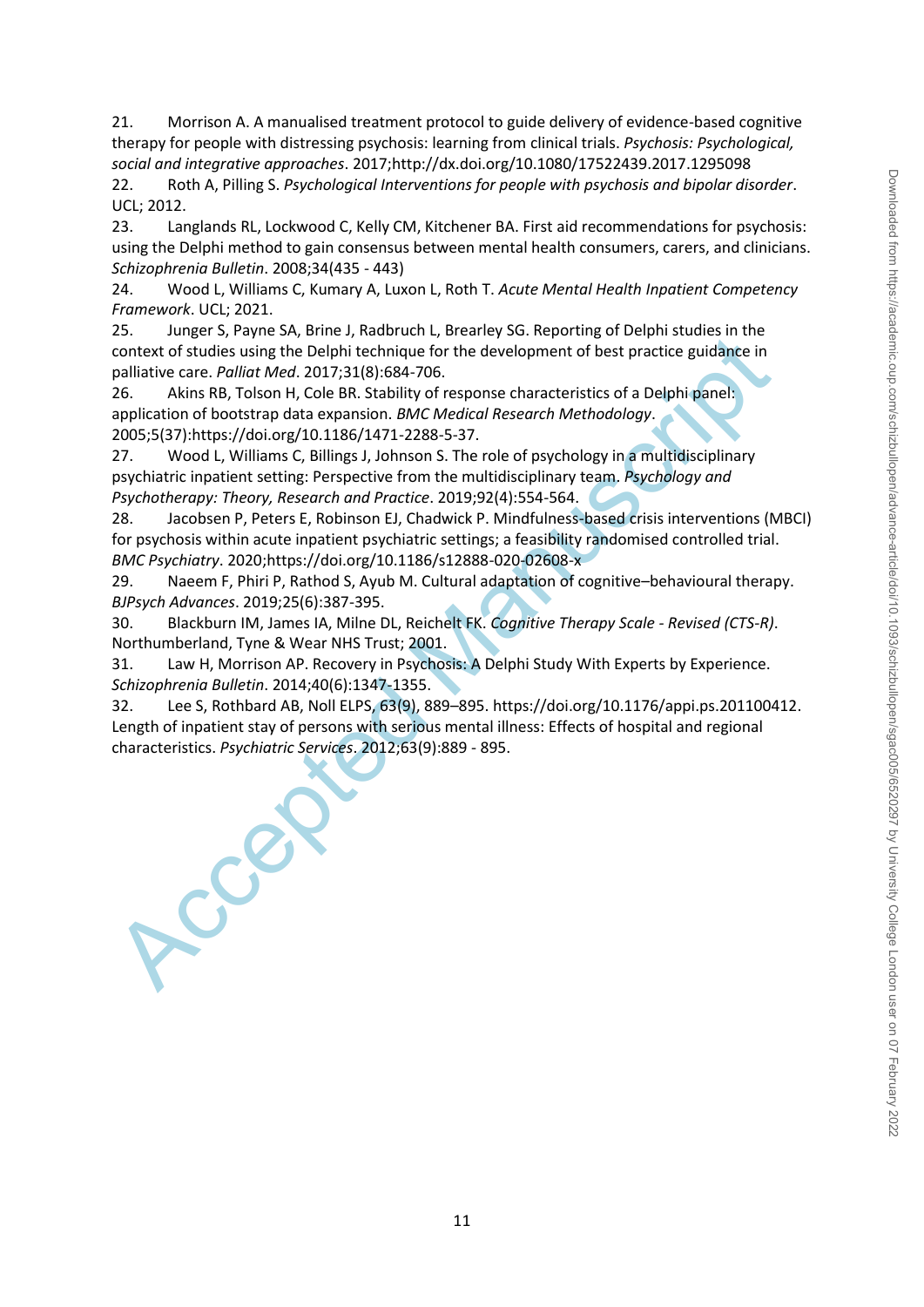| Demographic               |                                                 | Mean | <b>SD</b>      | Range          |
|---------------------------|-------------------------------------------------|------|----------------|----------------|
| Length of                 | In inpatient services                           | 8.2  | 6.9            | $0.5 - 30$     |
| experience (years)        | In working with people with psychosis           | 10.6 | 6.8            | $1.5 - 30$     |
|                           | Category                                        |      | ${\bf N}$      | $\frac{0}{0}$  |
| <b>Gender</b>             | Female                                          |      | 31             | 70             |
|                           | Male                                            |      | 12             | 27             |
|                           | Did not report                                  |      |                | $\sqrt{2}$     |
| <b>Professional title</b> | <b>Qualified Psychologist</b>                   |      | 15             | 34             |
|                           | Consultant Psychologist or Lead/Head of Service |      | 14             | 32             |
|                           | Senior, Specialist or Principal Psychologist    |      | 9              | 20             |
|                           | Therapist (CBT or Psychotherapy)                |      | 3              | 7              |
|                           | Lecturer                                        |      | $\overline{2}$ | 5              |
|                           | Professor                                       |      | $\mathbf{1}$   | $\mathfrak{2}$ |
| <b>Ethnicity</b>          | White - British                                 |      | 31             | 70             |
|                           | White - Irish                                   |      | 5              | 11             |
|                           | White - Any other background                    |      | $\overline{4}$ | 9              |
|                           | Asian/Asian British - Indian                    |      | 3              | 7              |
|                           | Mixed – White $&$ Asian                         |      | $\mathbf{1}$   | $\overline{2}$ |
|                           |                                                 |      |                |                |

# **Table 1 – Participant demographics**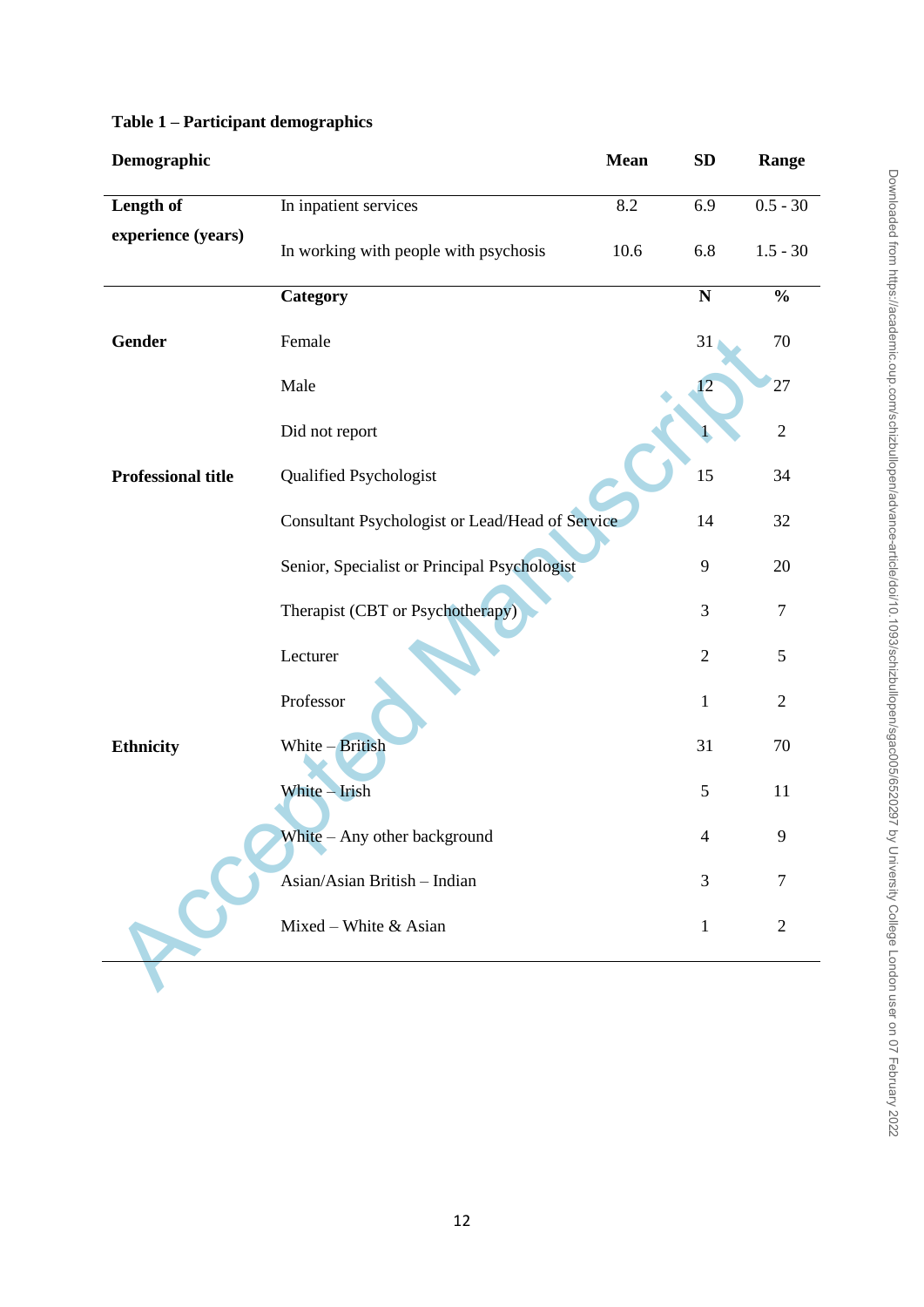# **Table 2 – Final list of Delphi Statements**

|    | <b>Included Delphi Statements</b>                                                                                                                                                                                                                                              | Round          | $\frac{0}{0}$ | <b>Statement</b><br>type |
|----|--------------------------------------------------------------------------------------------------------------------------------------------------------------------------------------------------------------------------------------------------------------------------------|----------------|---------------|--------------------------|
|    | <b>Engagement and feedback</b>                                                                                                                                                                                                                                                 |                |               |                          |
|    | 1. Normalizing of psychotic symptoms should be used to reduce<br>stigma and improve engagement                                                                                                                                                                                 | $\mathbf{1}$   | 93.3          | C                        |
| 2. | Patient feedback should be sought frequently, including at the<br>end of each session, including eliciting both positive and<br>negative feedback                                                                                                                              | 1              | 95.6          | $\mathcal{C}$            |
| 3. | Inpatient CBTp should be implemented using a collaborative<br>approach at all times, keeping in mind the inherent power<br>imbalance the patient experiences (e.g., patient being on section<br>of the Mental Health Act or compulsorily detained) in the<br>inpatient setting | 1              | 100           | M                        |
| 4. | Inpatient CBTp should take into account the patients'<br>perspective and "world view" including culture and ethnicity                                                                                                                                                          |                | 100           | $\mathcal{C}$            |
| 5. | The therapist should take into account the patient's presenting<br>symptomatology, past experiences of services, and cultural/<br>family beliefs and expectations in engagement                                                                                                | 1              | 97.8          | $\mathcal{C}$            |
| 6. | The rationale of inpatient CBTp should be explained and<br>demonstrated to the patient                                                                                                                                                                                         | 1              | 95.6          | $\mathcal{C}$            |
| 7. | Engagement should be prioritised in inpatient CBTp                                                                                                                                                                                                                             | 1              | 100           | $\mathsf{C}$             |
| 8. | A more flexible approach to engagement should be undertaken<br>keeping in mind that inpatients may be weary and untrusting of<br>professionals                                                                                                                                 | 1              | 100           | M                        |
| 9. | Allowance should be made for non-attendance and refusal                                                                                                                                                                                                                        | 1              | 95.6          | M                        |
|    | 10. The therapist should ensure that the pace of the therapy is<br>appropriately matched to the patients                                                                                                                                                                       | $\mathbf{z}$   | 97.3          |                          |
|    | 11. The priority of inpatient CBTp is to focus on engagement and<br>collaboration, which should be done flexibly and creatively                                                                                                                                                | $\overline{2}$ | 100           | M                        |
|    | 12. The therapist should be transparent about their role in the wider<br>team and their power to influence wider decisions about the<br>patient's care                                                                                                                         | $\overline{2}$ | 100           | M                        |
|    | 13. The therapist should have a good understanding of the<br>psychosis care pathways/services and potential<br>adverse<br>experiences patients may have had                                                                                                                    | $\overline{2}$ | 100           | M                        |
|    | 14. The therapist should be aware of inpatient factors that may<br>impact engagement and attempt to overcome these (e.g.,<br>sedation, lack of privacy)                                                                                                                        | $\overline{2}$ | 100           | U                        |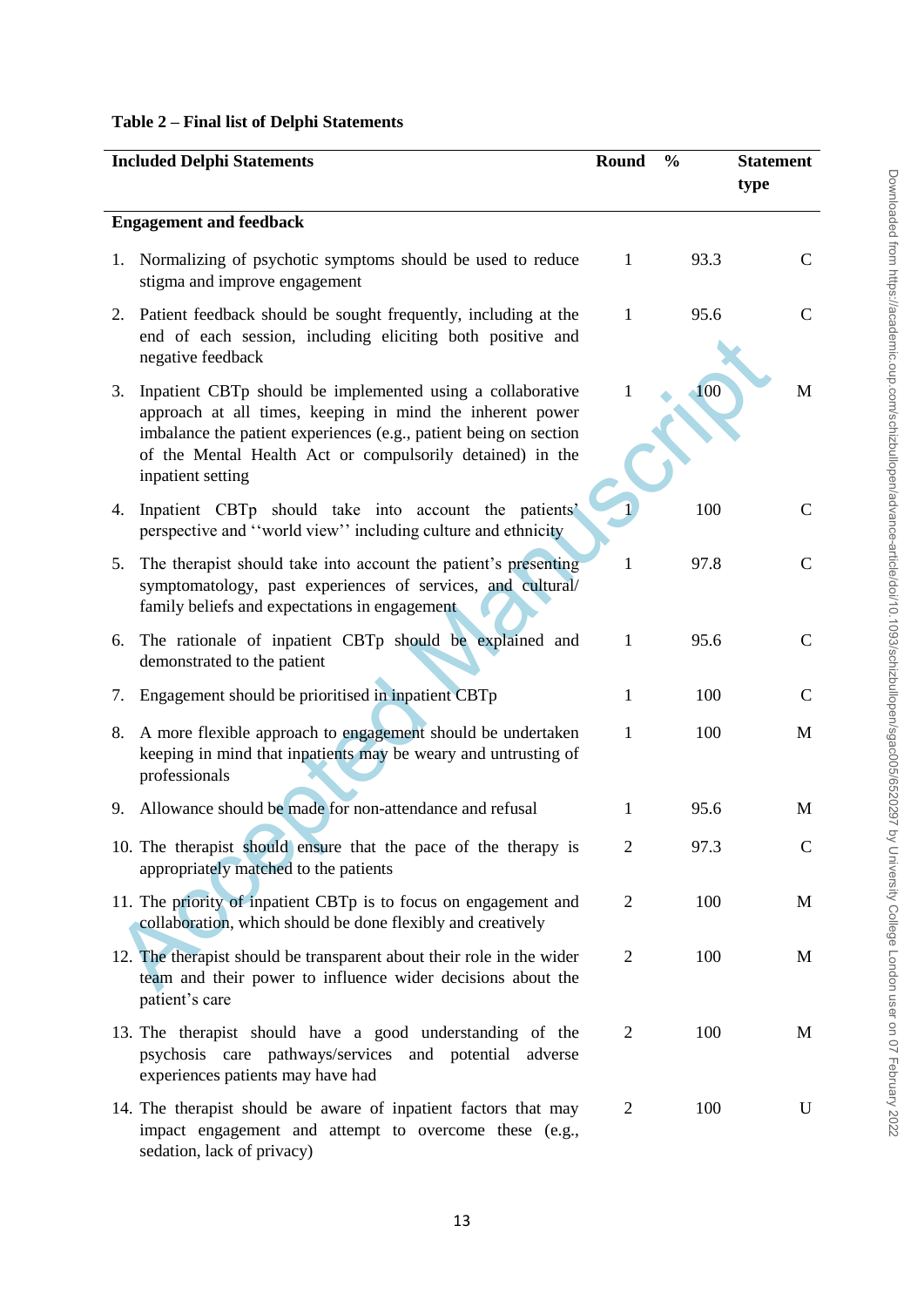| 15. The therapist should make it very clear to the patient that<br>engaging in inpatient CBTp is not compulsory                                                                                                                | $\mathfrak{2}$ | 100  | M           |
|--------------------------------------------------------------------------------------------------------------------------------------------------------------------------------------------------------------------------------|----------------|------|-------------|
| 16. The therapist should avoid the use of jargon and use simplified<br>language                                                                                                                                                | $\overline{2}$ | 100  | $\mathbf C$ |
| 17. The therapist should be skilled at managing a patient's fear that<br>discussing their mental health will have detrimental impacts,<br>e.g., unwanted increases in medication, or loss of leave, or<br>lengthened admission | $\overline{2}$ | 100  | U           |
| 18. The therapist should offer a therapeutic space for patients to<br>talk freely and openly and for their perspectives to be valued                                                                                           | $\overline{2}$ | 97.3 | C           |
| 19. The therapist should have good therapeutic skills such as<br>curiosity, openness, honestly, empathy, genuineness, and non-<br>judgment                                                                                     | $\mathfrak{2}$ | 100  | C           |
| <b>Structure and principles</b>                                                                                                                                                                                                |                |      |             |
| 20. Inpatient CBTp should aim to reduce distress and improve<br>quality of life                                                                                                                                                |                | 97.8 | C           |
| 21. Inpatient CBTp should be culturally sensitive and should<br>consider the person's cultural and ethnic background                                                                                                           | $\mathbf{1}$   | 97.8 | C           |
| 22. Inpatient CBTp should include involvement from family<br>members and/or the patient's social network where possible<br>(and if the patient agrees)                                                                         | $\mathbf{1}$   | 84.4 | M           |
| 23. The therapist should summarise and feedback the outcomes of<br>therapy and risk issues to the inpatient multi-disciplinary team                                                                                            | $\mathbf{1}$   | 100  | M           |
| 24. The therapist should summarise and feedback the outcomes of<br>therapy and risk issues to the community multi-disciplinary<br>team                                                                                         | 1              | 97.8 | M           |
| 25. Sessions should be offered flexibly, and patient led (e.g., time<br>of therapy, length of session, number of sessions)                                                                                                     | 1              | 97.8 | M           |
| 26. Sessions should be offered as "standalone" as further sessions<br>are not guaranteed                                                                                                                                       | 1              | 84.5 | U           |
| 27. Inpatient CBTp should include exploration of spiritual and<br>religious aspects of a patient's difficulties if they seem pertinent<br>to the presenting crisis                                                             | 1              | 91.1 | M           |
| 28. Summaries and feedback should be used to structure the session                                                                                                                                                             | 1              | 82.2 | C           |
| 29. Inpatient CBTp sessions should always be accommodated to the<br>patient's abilities and levels of cognitive functioning (e.g.,<br>memory and concentration difficulties).                                                  | 1              | 97.8 | M           |
| 30. Inpatient CBTp should include a focus on relapse prevention                                                                                                                                                                | 1              | 86.7 | U           |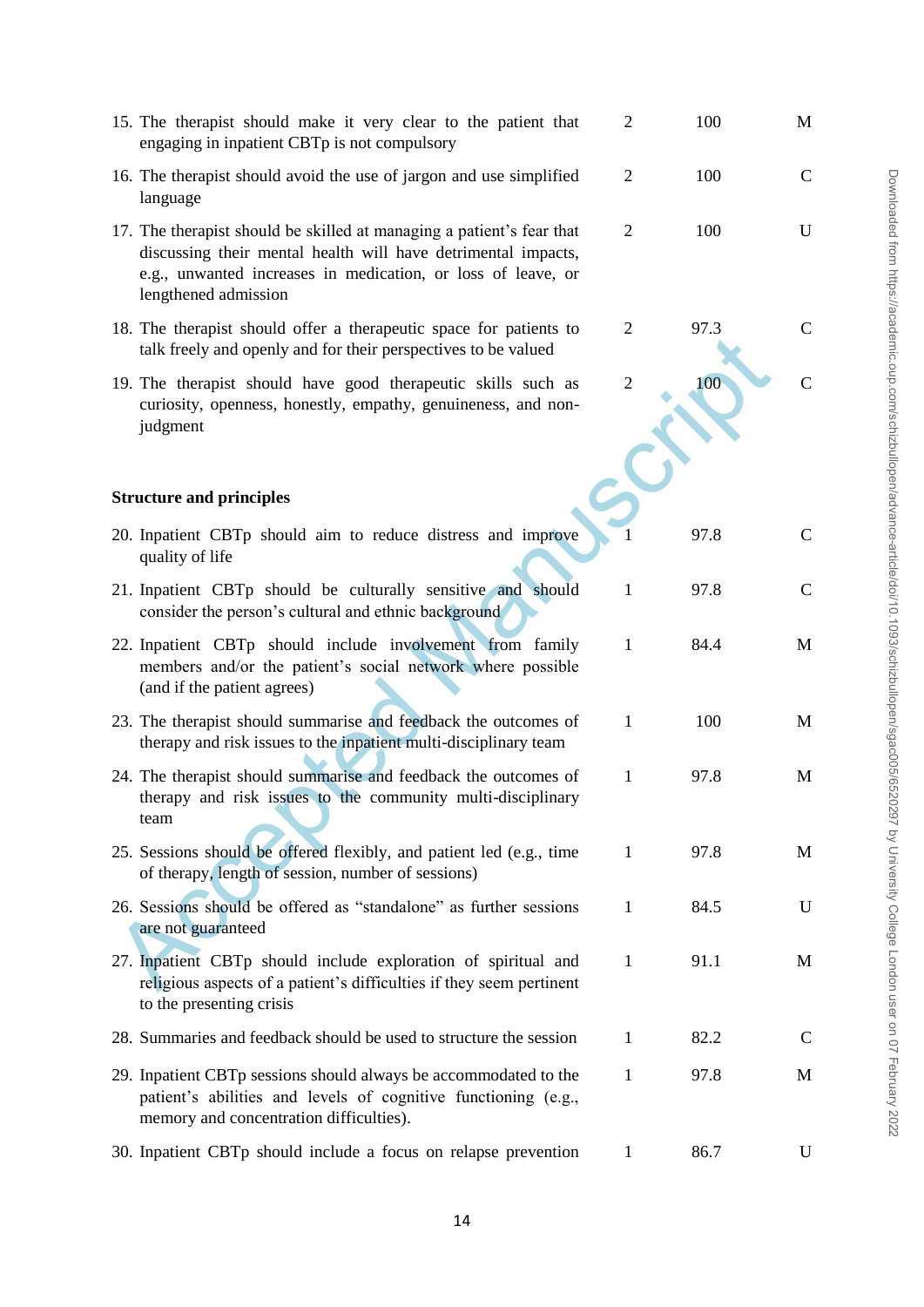| once the patient is near discharge/recovered from the crisis                                                                                                                                                    |              |      |               |
|-----------------------------------------------------------------------------------------------------------------------------------------------------------------------------------------------------------------|--------------|------|---------------|
| 31. Inpatient CBTp should explore the potentially traumatic impact<br>of admission and hospital care                                                                                                            | $\mathbf{1}$ | 86.7 | U             |
| 32. Inpatient CBTp should aim to elicit hope for recovery                                                                                                                                                       | $\mathbf{1}$ | 97.8 | $\mathcal{C}$ |
| 33. Inpatient CBTp should consult the patient regarding the<br>terminology used to explain their experiences                                                                                                    | $\mathbf{1}$ | 100  | $\mathcal{C}$ |
| 34. Inpatient CBT should include acknowledgment of, and attempts<br>to address social issues (e.g., financial, homelessness, stigma,<br>racism/discrimination) with support from the multi-disciplinary<br>team | $\mathbf{1}$ | 91.1 | M             |
| 35. Inpatient CBTp should end in a planned manner, wherever<br>possible, and plan for long-term maintenance of gains after<br>treatment or further therapy                                                      | 1            | 84.5 | M             |
| 36. The patient should make choices and take appropriate<br>ownership for the CBTp sessions (i.e., there should be a shared<br>responsibility between therapist and patient)                                    |              | 91.1 | $\mathbf C$   |
| 37. Inpatient CBTp should assist the maintenance of a patient's<br>capacity to make informed decisions about their lives                                                                                        |              | 84.5 | M             |
| 38. The patient and therapist should jointly agree a problem list                                                                                                                                               | 1            | 88.9 | $\mathbf C$   |
| 39. Agreed short- and long-term goals should underpin the<br>intervention                                                                                                                                       | 1            | 86.7 | $\mathbf C$   |
| 40. Agreed goals which relate to a safe discharge should be<br>considered                                                                                                                                       | 1            | 97.8 | U             |
| 41. Agreed goals which relate to tackling the current crisis should<br>be established                                                                                                                           | $\mathbf{1}$ | 97.8 | U             |
| 42. Agreed goals which relate to reducing risk (to self and others)<br>should be established                                                                                                                    | $\perp$      | 95.6 | M             |
| 43. A collaborative agenda should be set at the start of every<br>session                                                                                                                                       | $\mathbf{1}$ | 82.2 | $\mathbf C$   |
| 44. Goals should be SMART (specific, measurable, achievable,<br>realistic and time limited)                                                                                                                     | $\mathbf{1}$ | 82.2 | $\mathbf C$   |
| 45. Inpatient CBTp should help the patient consider a range of<br>perspectives regarding his/her experience                                                                                                     | $\mathbf{1}$ | 88.9 | $\mathbf C$   |
| 46. Inpatient CBTp for inpatient settings should be founded upon<br>the principles of evidence-based practice and value-based<br>practice                                                                       | $\mathbf{1}$ | 91.1 | $\mathbf C$   |
| 47. Inpatient CBTp should help the patient develop hypotheses<br>regarding their current situation and to generate potential<br>solutions                                                                       | $\mathbf{1}$ | 95.6 | $\mathbf C$   |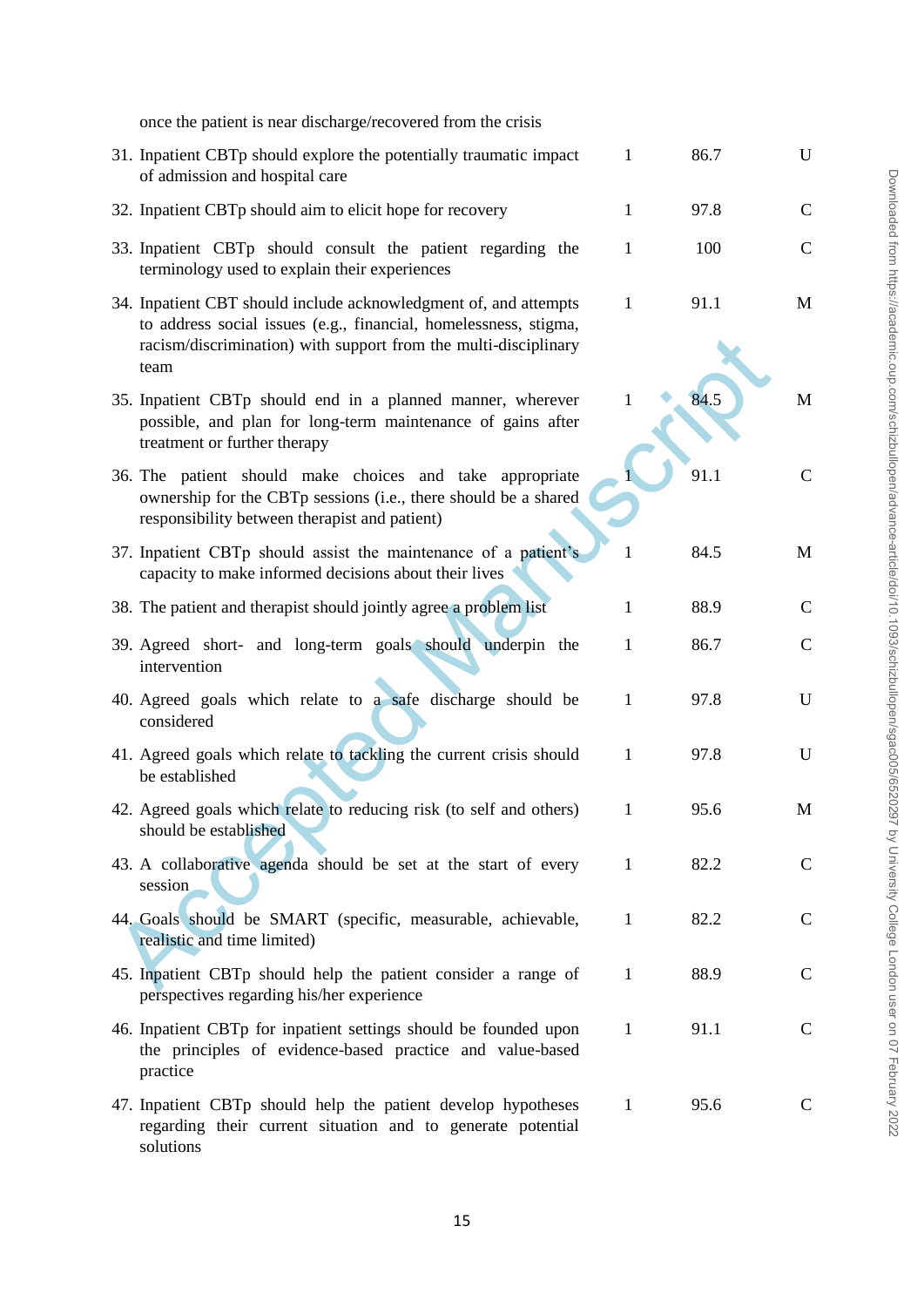| 48. Brief summaries should occur at the beginning and end of each<br>session                                                                                                                                                                                                                          | $\mathbf{1}$   | 84.4 | C             |
|-------------------------------------------------------------------------------------------------------------------------------------------------------------------------------------------------------------------------------------------------------------------------------------------------------|----------------|------|---------------|
| 49. Inpatient CBTp therapists should be realistic in what they can<br>offer, i.e., cannot stop all symptoms but may be able to help<br>with e.g. distress, increased understanding                                                                                                                    | $\overline{2}$ | 97.3 | M             |
| 50. Inpatient CBTp should include brief summaries and feedback<br>(giving and receiving) throughout sessions.                                                                                                                                                                                         | $\overline{2}$ | 91.9 | $\mathcal{C}$ |
| 51. Patients should feel they have autonomy, choice and control<br>over their therapy, which is particularly important within the<br>context of restrictive inpatient environments and compulsory<br>admissions                                                                                       | $\overline{2}$ | 100  | M             |
| 52. Inpatient CBTp should be tailored to the patient's cognitive<br>ability (e.g., use written material if they have memory<br>difficulties)                                                                                                                                                          | 2              | 97.3 | M             |
| 53. Inpatient CBTp therapists should keep the admission duration<br>in mind when collaboratively planning therapy and should take<br>a stepped approach (e.g., for a three-day admission do<br>something that doesn't need a formulation, and if longer time a<br>basic here & now maintenance cycle) |                | 97.3 | U             |
| 54. Inpatient CBTp should take into account issues of social<br>inequality (e.g., racial trauma and institutional racism) which<br>may have impacted on the patient's mental health, access to<br>services, and experiences of hospital admission                                                     | $\overline{2}$ | 91.9 | M             |
| 55. Inpatient CBTp should prioritise a patient's immediate safety<br>on the ward by addressing key environmental triggers (e.g.,<br>things that could trigger trauma memories such as restrictive<br>practices)                                                                                       | 2              | 89.2 | U             |
| <b>Assessment and model</b>                                                                                                                                                                                                                                                                           |                |      |               |
| 56. A more informal approach to assessment should be taken to<br>simultaneously assess and engage the person.                                                                                                                                                                                         | $\mathbf{1}$   | 91.1 | M             |
| 57. Inpatient CBTp assessment should prioritise the reasons for<br>admission and current crisis                                                                                                                                                                                                       | $\mathbf{1}$   | 91.1 | U             |
| 58. An inpatient CBTp assessment should include a thorough risk<br>assessment of harm to self (e.g., suicide and self-harm) and<br>others (e.g., violence and aggression)                                                                                                                             | $\mathbf{1}$   | 84.4 | M             |
| 59. Inpatient CBTp assessment should explore the person's<br>experiences of inpatient care and relationships with staff                                                                                                                                                                               | $\mathbf{1}$   | 95.6 | U             |
| 60. Inpatient CBTp must identify the needs of the patient and<br>competency of the therapist before undertaking in-depth<br>therapeutic work                                                                                                                                                          | $\mathbf{1}$   | 84.5 | C             |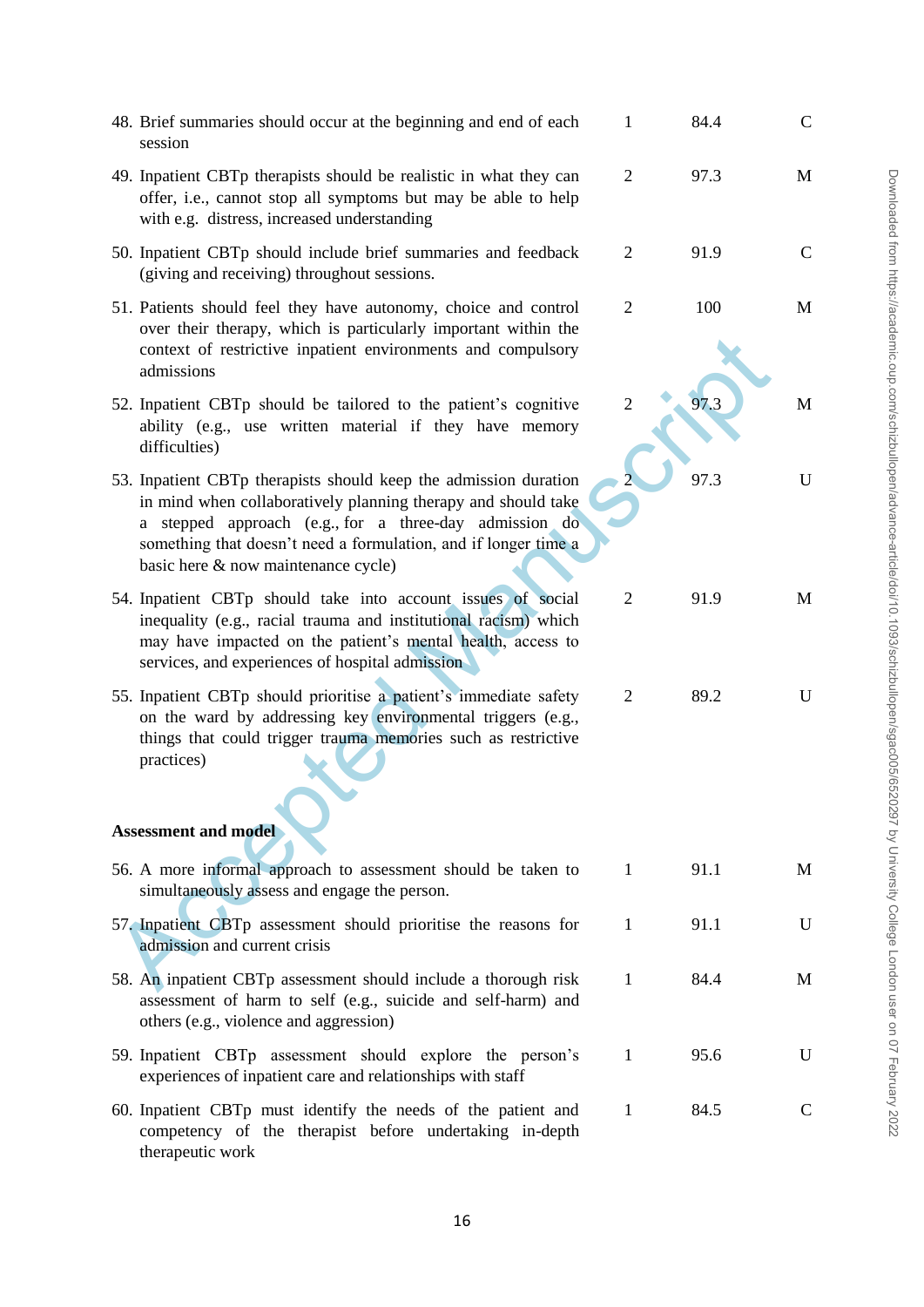| 61. Inpatient CBTp should be idiosyncratic to the individual patient                                                                                                                                 | 1              | 95.6 | $\mathbf C$   |  |
|------------------------------------------------------------------------------------------------------------------------------------------------------------------------------------------------------|----------------|------|---------------|--|
| 62. Inpatient CBTp should examine the role that behaviours have in<br>triggering and maintaining the patients' difficulties                                                                          | $\mathbf{1}$   | 91.1 | $\mathbf C$   |  |
| 63. Inpatient CBTp should help a patient to identify and elicit those<br>thoughts, images, and beliefs that are fundamental to their<br>distress (i.e., the key cognitions)                          | 1              | 97.8 | $\mathbf C$   |  |
| 64. Inpatient CBTp should elicit any behavioural features that<br>contribute to the maintenance of the patient's problems                                                                            | $\mathbf{1}$   | 95.6 | $\mathbf C$   |  |
| 65. Inpatient CBTp ought to elicit and examine behavioural<br>patterns such as "safety seeking behaviours" in relation to the<br>relevant emotions associated with them                              | $\mathbf{1}$   | 88.9 | $\mathbf C$   |  |
| 66. Inpatient CBTp should elicit and assess the intensity of<br>emotions associated with a particular situation or cognition                                                                         | $\mathbf{1}$   | 97.8 | $\mathsf{C}$  |  |
| 67. Inpatient CBTp should identify emotional issues that interfere<br>with effective change (e.g., hostility, anxiety, excessive anger)                                                              |                | 86.7 | $\mathbf C$   |  |
| 68. Inpatient CBTp should value the expertise that patients bring<br>about their own lived experiences                                                                                               |                | 100  | $\mathbf C$   |  |
| 69. Inpatient CBTp should always incorporate the wider systemic<br>and cultural context of a patient                                                                                                 | $\overline{2}$ | 86.5 | M             |  |
| 70. Inpatient CBTp should consider the detrimental impacts of the<br>admission, and the<br>health<br>services,<br>mental<br>inpatient<br>environment on patient's thoughts, feelings, and behaviours | $\overline{2}$ | 97.3 | U             |  |
| 71. An inpatient CBTp assessment should draw upon multiple<br>sources of information such as information from the multi-<br>disciplinary team and clinical notes                                     | $\overline{2}$ | 94.6 | M             |  |
| 72. An inpatient CBTp assessment should identify a patient's<br>strengths, values, and protective factors                                                                                            | $\overline{2}$ | 97.3 | $\mathbf C$   |  |
| 73. An inpatient CBTp assessment should examine the benefits and<br>risk in engaging in CBTp for the patient                                                                                         | 2              | 86.5 | C             |  |
| <b>Formulation</b>                                                                                                                                                                                   |                |      |               |  |
| 74. A good collaborative relationship must be formed to help<br>develop a comprehensive formulation                                                                                                  | $\mathbf{1}$   | 95.6 | $\mathbf C$   |  |
| 75. A balanced formulation -should highlight the patient's strengths<br>as well as difficulties                                                                                                      | 1              | 95.6 | $\mathcal{C}$ |  |
| 76. The therapist must avoid<br>overcomplex 'kitchen<br>sink'<br>formulation and intervention                                                                                                        | $\mathbf{1}$   | 88.9 | $\mathbf C$   |  |
| 77. Inpatient CBTp should develop a formulation of the patient's<br>difficulties and use psychological mechanisms to target the                                                                      | $\mathbf{1}$   | 95.6 | M             |  |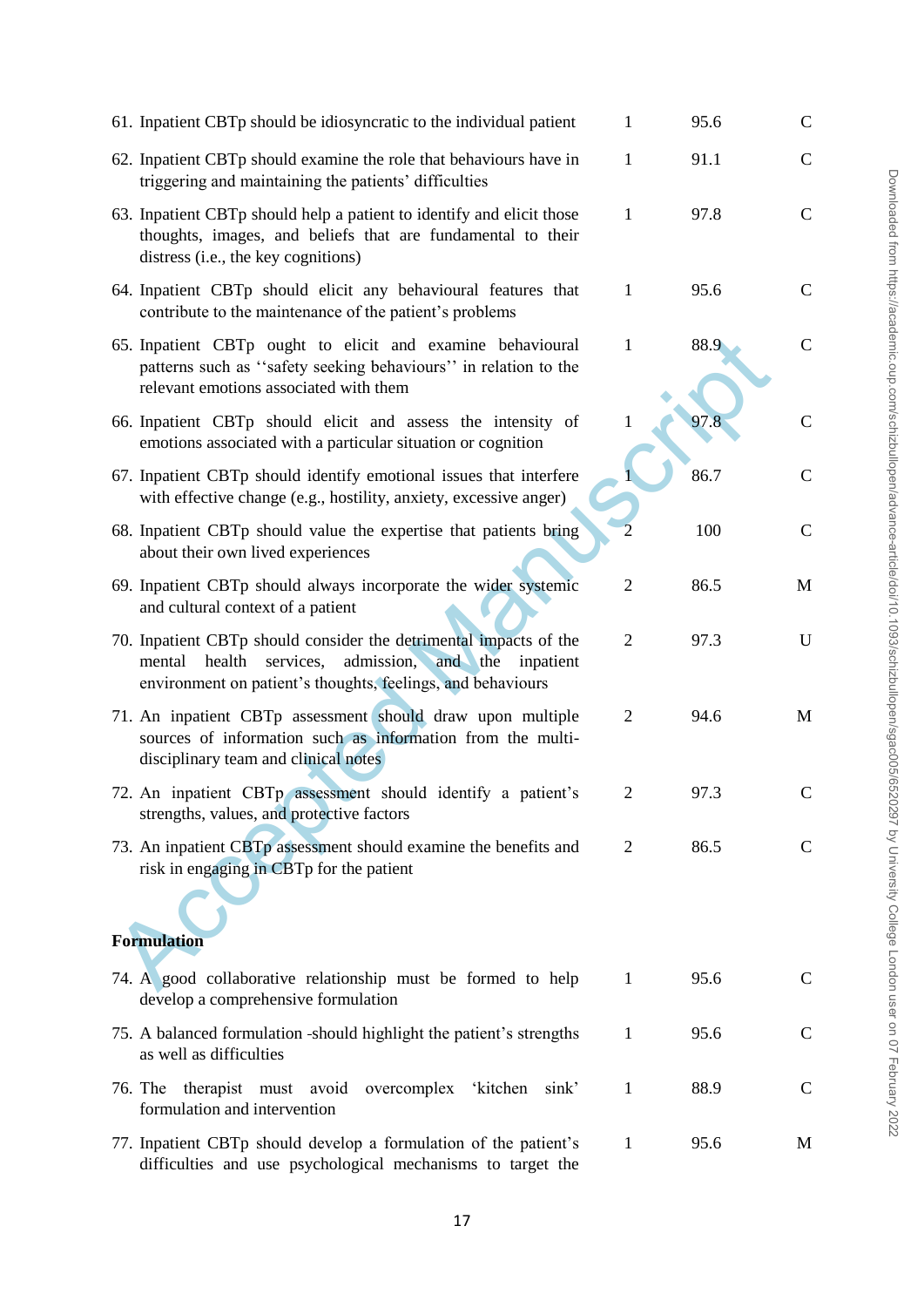processes that are controllable in relapse

| 78. A formulation should be developed and used to outline a<br>treatment plan                                                                             | 1              | 93.3 | $\mathbf C$   |
|-----------------------------------------------------------------------------------------------------------------------------------------------------------|----------------|------|---------------|
| 79. A formulation should draw together current concerns, risks,<br>vulnerabilities, strengths, precipitating and perpetuating factors                     | 1              | 95.6 | $\mathbf C$   |
| 80. A formulation of the current crisis should be devised and used<br>to set targets for intervention                                                     | $\mathbf{1}$   | 88.9 | M             |
| 81. A formulation should be used to inform the multi-disciplinary<br>team's care plan/discharge plan when possible                                        | 1              | 91.1 | U             |
| 82. Information about the patient from the multi-disciplinary team<br>should be used to inform the formulation when possible                              | 1              | 88.9 | М             |
| 83. Information from the family/social network should be used to<br>inform the formulation when appropriate                                               | 1              | 86.7 | М             |
| 84. Guided discovery and Socratic questioning should be used to<br>elicit key cognitions/images/behaviours and emotions to inform<br>the formulation      |                | 95.6 | C             |
| 85. Inpatient CBTp can include a reflective practice component to<br>inform a wider inpatient care plan and increase staff<br>compassion                  | $\overline{2}$ | 91.9 | U             |
| 86. A formulation can be completed outside of session with the<br>wider multi-disciplinary team to inform the patient's care plan                         | $\overline{2}$ | 83.8 | M             |
| 87. The therapist should be able to reflect upon interpersonal<br>factors that may have influenced the session and use these to<br>inform the formulation | $\overline{2}$ | 89.2 | $\mathcal{C}$ |
| <b>Between session tasks "Homework"</b>                                                                                                                   |                |      |               |
| 88. Between session tasks should be used flexibly and be dependent<br>on the needs and usefulness to the patient                                          | 1              | 97.8 | C             |
| 89. Practical plans (i.e., practical between session tasks) should be<br>developed with the patient to facilitate effective change                        | 1              | 84.4 | $\mathsf{C}$  |
| 90. Between session tasks should only be set up when it is<br>appropriate and manageable for the patient                                                  | 2              | 94.6 | $\mathsf{C}$  |
| 91. Between session tasks can be completed by the therapist as well<br>as the patient, for example when doing behavioural experiments                     | 2              | 81.1 | $\mathsf{C}$  |
| 92. Between session tasks should be described as an opportunity to<br>learn and test things out                                                           | 2              | 89.2 | $\mathcal{C}$ |
| 93. Between session tasks must be adapted to the restrictions of an<br>inpatient environment to ensure they are manageable for the<br>patient             | 2              | 94.6 | U             |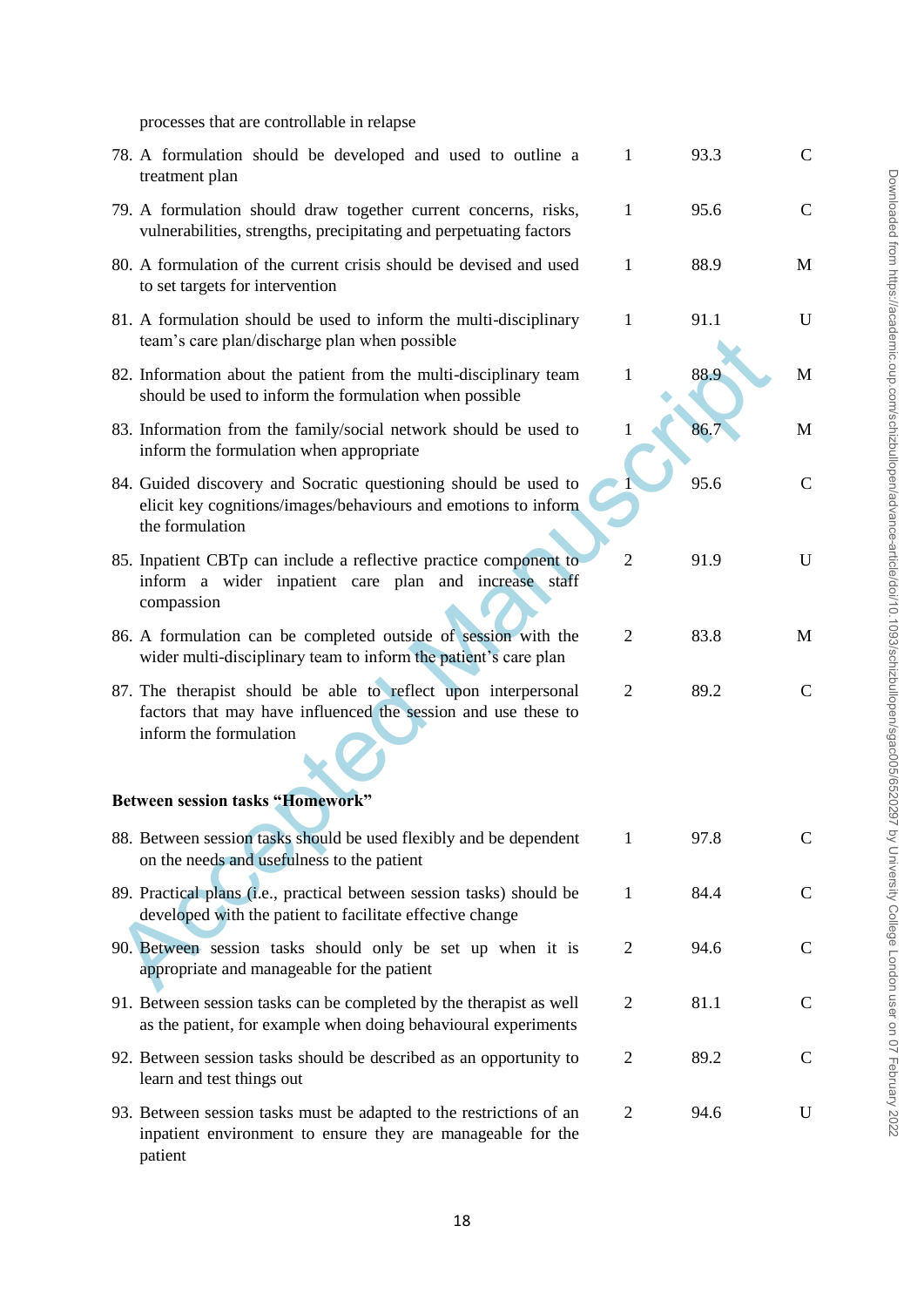| 94. Between session tasks may need to be smaller and more<br>tasks<br>(e.g.,<br>agreement<br>for<br>manageable<br>ongoing<br>monitoring/observation) rather than changed focused             | $\overline{2}$ | 83.8 | M             |
|----------------------------------------------------------------------------------------------------------------------------------------------------------------------------------------------|----------------|------|---------------|
| <b>Change strategies</b>                                                                                                                                                                     |                |      |               |
| 95. Socratic questioning, diaries, and monitoring procedures should<br>help the patient reflect upon and explore new meanings about<br>their thinking, behaviour, and context, when possible | 1              | 84.5 | $\mathsf{C}$  |
| 96. Psychoeducation which includes understanding and managing<br>the current crisis and inpatient admission                                                                                  | $\mathbf{1}$   | 91.1 | C             |
| 97. The patient should be supported to explore alternative<br>explanations of experiences that may be more adaptive and less<br>distressing                                                  | $\mathbf{1}$   | 97.8 | $\mathbf C$   |
| 98. Inpatient CBTp should identify and work with safety seeking<br>behaviours                                                                                                                |                | 82.2 | $\mathcal{C}$ |
| 99. Inpatient CBTp should enhance existing coping strategies and<br>develop new coping strategies to manage the crisis                                                                       |                | 97.8 | M             |
| 100.<br>Inpatient CBTp should focus on stabilisation and safety<br>through the use of appropriate means (e.g., grounding strategies<br>and emotion regulation)                               | $\mathbf{1}$   | 95.6 | M             |
| Inpatient CBT should recognize and manage obstacles that<br>101.<br>a patient brings to therapy                                                                                              | $\mathbf{1}$   | 100  | $\mathcal{C}$ |
| The therapist should consider the potential impacts of team<br>102.<br>dynamics/the ward environment on the effectiveness of the<br>CBTp intervention when planning the intervention         | $\overline{2}$ | 97.3 | U             |
| Inpatient CBTp should focus on reducing self-criticism and<br>103.<br>self-attacking beliefs in the patient's crisis                                                                         | $\mathbf{2}$   | 81.1 | C             |
| Change strategies should only be chosen based on an<br>104.<br>agreed collaborative formulation and goals                                                                                    | 2              | 86.5 | $\mathbf C$   |
| 105.<br>Inpatient CBTp should involve the multidisciplinary team<br>when possible, e.g., with supporting behavioural activation and<br>self-monitoring of symptoms                           | $\overline{2}$ | 81.1 | M             |
| Inpatient CBTp change strategies should be delivered<br>106.<br>flexibly based on the patient's needs and ward environment<br>(e.g., restrictions based on the ward environment)             | $\overline{2}$ | 100  | U             |
| <b>Therapist assumptions and beliefs</b>                                                                                                                                                     |                |      |               |
| 107.<br>Therapists should believe that recovery in psychosis is<br>possible                                                                                                                  | 1              | 95.6 | C             |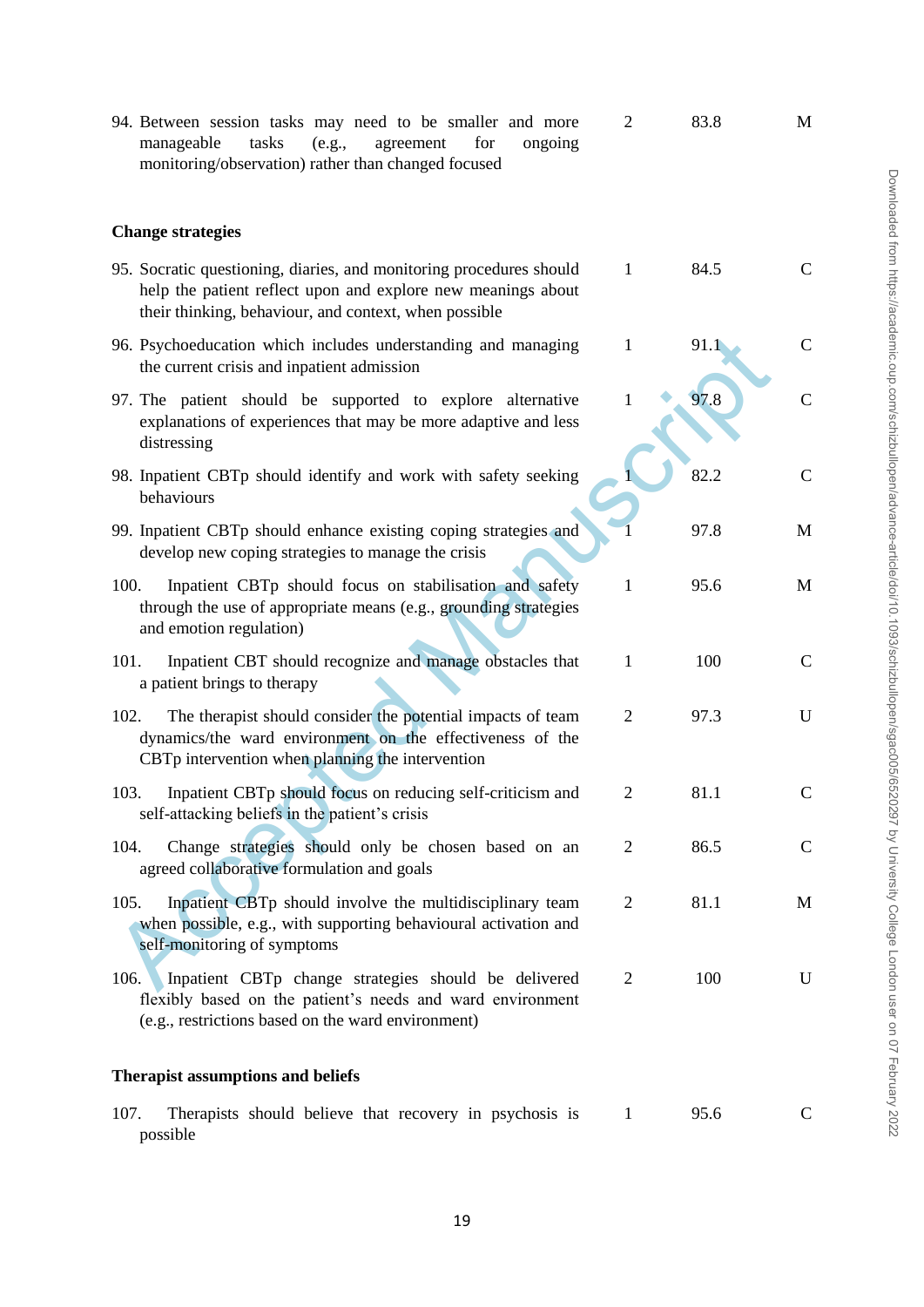| 108. | Therapists should work within a model that it is not the<br>hallucination or the delusion per se that is clinically relevant,<br>but the amount of distress or disability associated with it                                  |   | 91.1 | C |
|------|-------------------------------------------------------------------------------------------------------------------------------------------------------------------------------------------------------------------------------|---|------|---|
| 109. | Therapists ought to believe that hallucinations or thought<br>disorder can happen to anyone if they are very stressed                                                                                                         | 1 | 93.3 |   |
| 110. | Therapists ought to view most symptoms of psychosis as<br>quite common in the normal population                                                                                                                               |   | 86.7 |   |
| 111. | Therapists should believe that all inpatients, despite severity<br>of symptoms or length of time in mental health services, should<br>be offered the opportunity for psychological therapy as they<br>may be able to benefit. | 1 | 95.6 | H |
| 112. | Therapists should not assume that being hospitalised is a<br>negative event for patient                                                                                                                                       |   | 91.9 | M |
| 113. | Therapists need to work alongside and communicate<br>effectively with their multi-disciplinary inpatient colleagues in<br>order to deliver effective CBTp                                                                     |   | 94.6 | M |
| 114. | The therapist should promote a wider understanding of<br>CBTp principles and strategies to the wider inpatient team                                                                                                           |   | 97.3 | M |

Accepted Ma  $%$  = percentage of participants who endorsed the item as essential or important; C = Common statements which would apply to CBTp delivered in any setting; M = Modified statements which are particularly pertinent to inpatient settings;  $U =$  Statements which are unique to the inpatient setting.